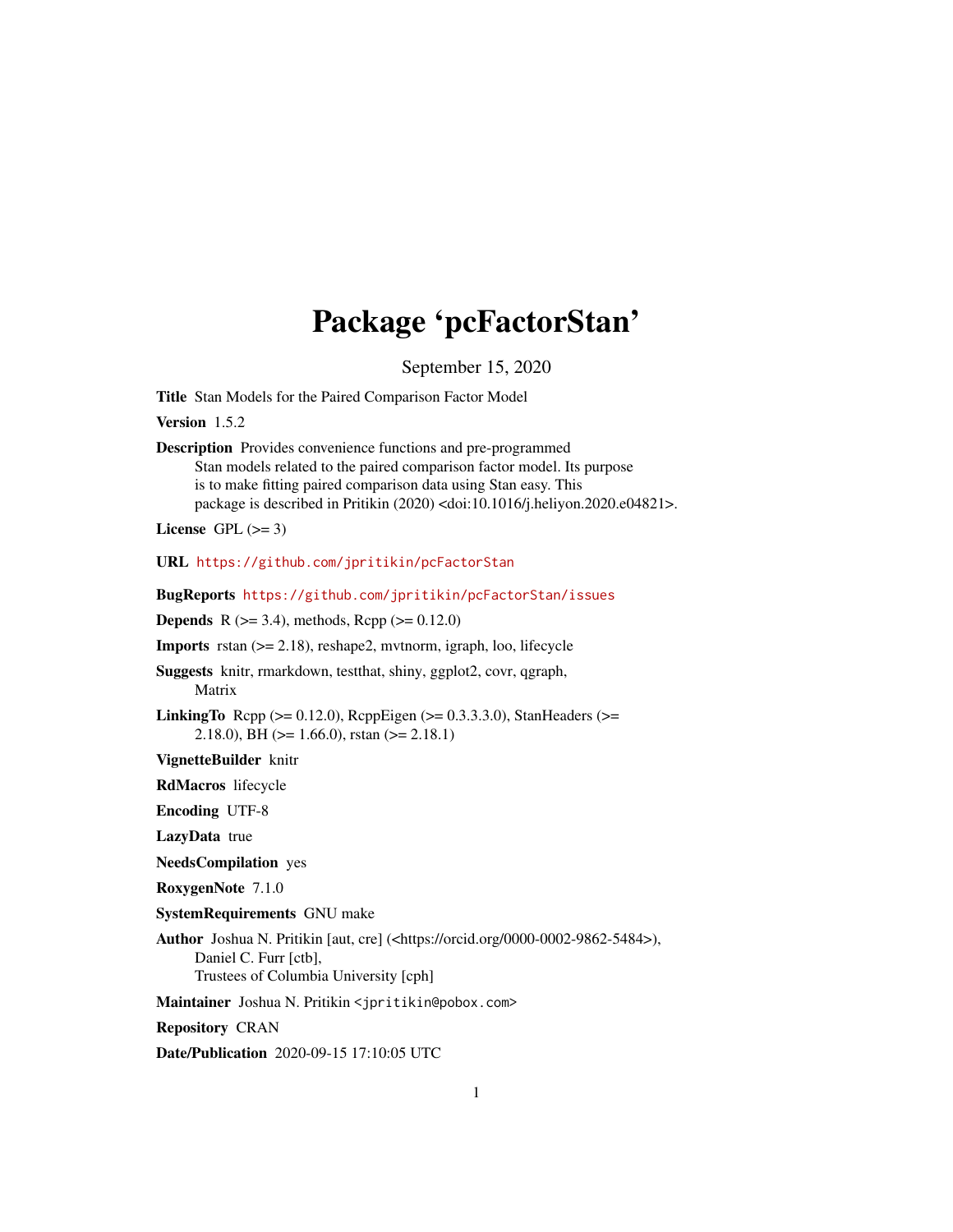# <span id="page-1-0"></span>R topics documented:

| Index |                                                                                                                   | 27                        |
|-------|-------------------------------------------------------------------------------------------------------------------|---------------------------|
|       |                                                                                                                   |                           |
|       |                                                                                                                   |                           |
|       |                                                                                                                   |                           |
|       |                                                                                                                   |                           |
|       |                                                                                                                   |                           |
|       |                                                                                                                   |                           |
|       |                                                                                                                   |                           |
|       |                                                                                                                   |                           |
|       |                                                                                                                   |                           |
|       |                                                                                                                   |                           |
|       |                                                                                                                   |                           |
|       |                                                                                                                   |                           |
|       |                                                                                                                   |                           |
|       |                                                                                                                   |                           |
|       |                                                                                                                   |                           |
|       |                                                                                                                   |                           |
|       |                                                                                                                   |                           |
|       |                                                                                                                   |                           |
|       |                                                                                                                   |                           |
|       |                                                                                                                   | $\overline{\phantom{0}}8$ |
|       |                                                                                                                   | $\overline{7}$            |
|       |                                                                                                                   | 6                         |
|       |                                                                                                                   | 5                         |
|       |                                                                                                                   | $\overline{4}$            |
|       |                                                                                                                   | $\overline{3}$            |
|       | $pcFactorStan-package \ldots \ldots \ldots \ldots \ldots \ldots \ldots \ldots \ldots \ldots \ldots \ldots \ldots$ | $\overline{2}$            |

pcFactorStan-package *Stan Models for the Pairwise Comparison Factor Model*

# Description

pcFactorStan makes it easy to fit the paired comparison factor model using rstan.

A user will generally want to use [prepData](#page-18-1) and [pcStan](#page-16-1) to fit a model.

The package includes a number of Stan models (see [findModel](#page-5-1) for a list) and an example dataset [phyActFlowPropensity](#page-16-2).

After gaining some experience with the pre-defined models, we anticipate that users may write their own Stan models and fit them with [stan](#page-0-0), for which [pcStan](#page-16-1) is a wrapper.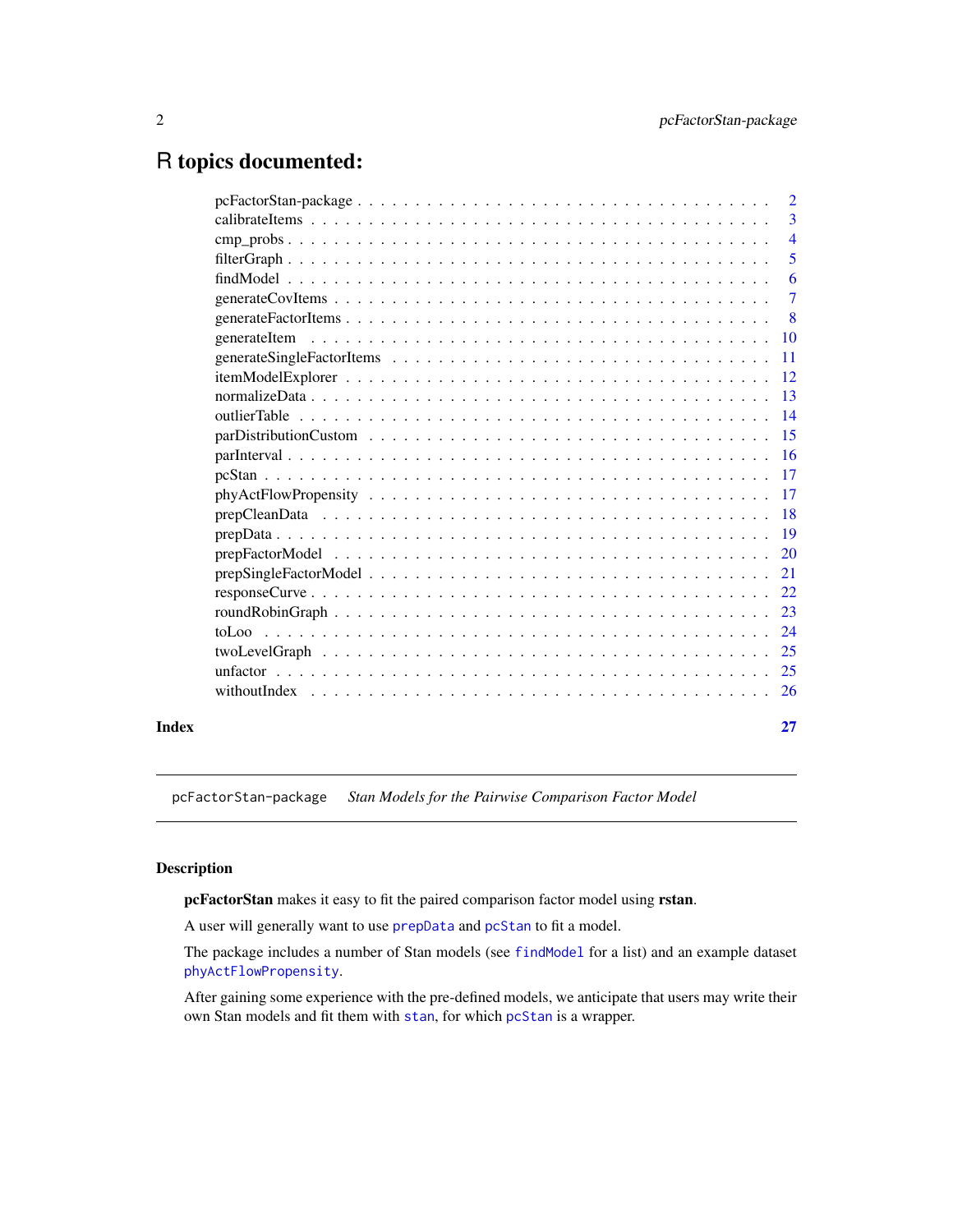<span id="page-2-1"></span><span id="page-2-0"></span>

Data are passed through [filterGraph](#page-4-1) and [normalizeData](#page-12-1). Then the 'unidim\_adapt' model is fit to each item individually. A larger varCorrection will obtain a more accurate scale, but is also more likely to produce an intractable model. A good compromise is between 5.0 and 9.0.

#### Usage

```
calibrateItems(
  df,
  iter = 2000L,
 chains = 4L,
  varCorrection = 5,
 maxAttempts = 5L,
  ...
)
```
# Arguments

| df            | a data frame with pairs of vertices given in columns pa1 and pa2, and item<br>response data in other columns |
|---------------|--------------------------------------------------------------------------------------------------------------|
| iter          | A positive integer specifying the number of iterations for each chain (including<br>warmup).                 |
| chains        | A positive integer specifying the number of Markov chains.                                                   |
| varCorrection | A correction factor greater than or equal to 1.0                                                             |
| maxAttempts   | How many times to try re-running a model with more iterations.                                               |
| $\ddotsc$     | Additional options passed to stan.                                                                           |

#### Value

A data.frame (one row per item) with the following columns:

item Name of the item

iter Number of iterations per chain

divergent Number of divergent transitions observed after warmup

treedepth Number of times the treedepth was exceeded

low\_bfmi Number of chains with low E-BFMI

n\_eff Minimum effective number of samples across all parameters

Rhat Maximum Rhat across all parameters

scale Median marginal posterior of scale

thetaVar Median variance of theta (latent scores)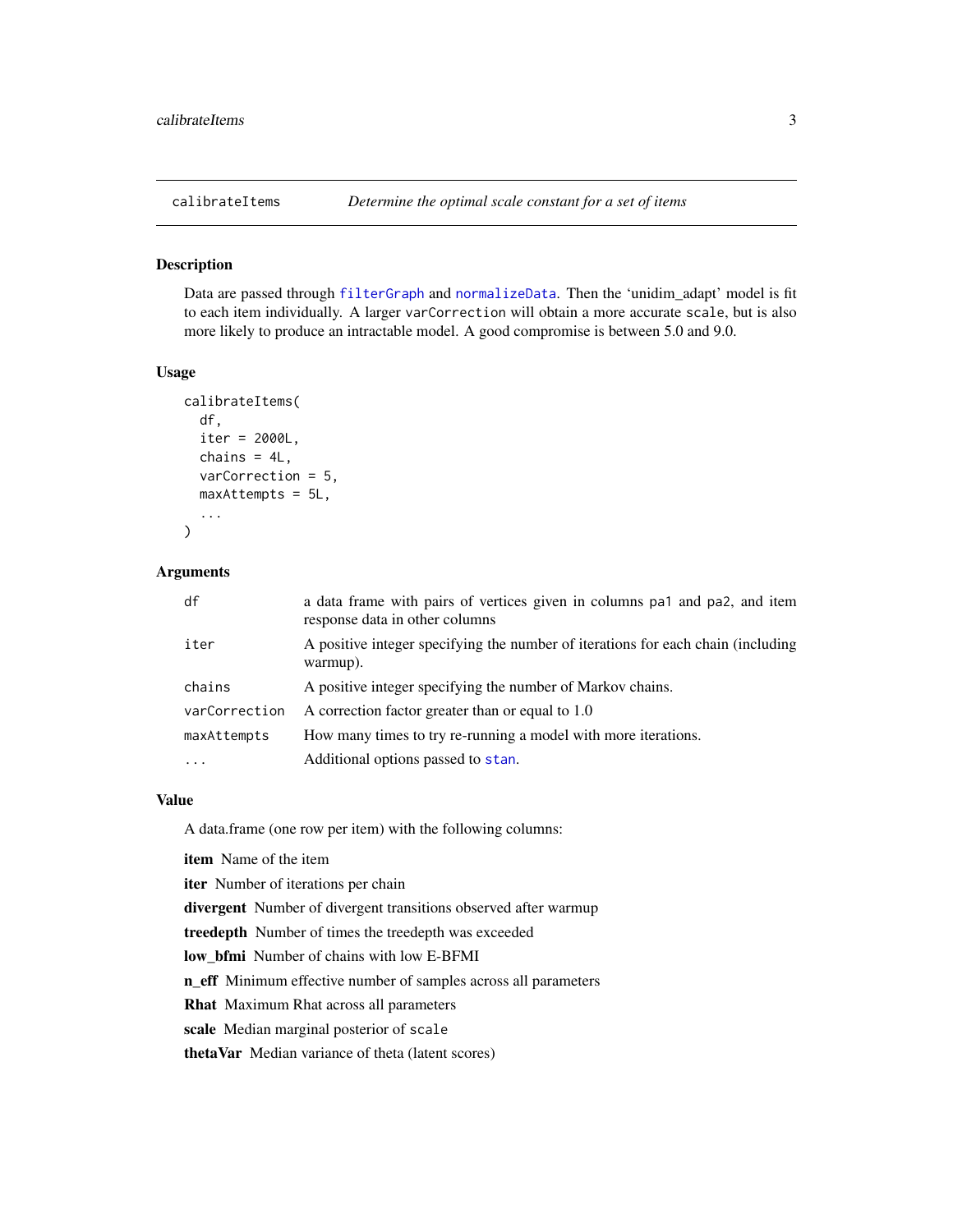#### <span id="page-3-0"></span>References

Vehtari, A., Gelman, A., Simpson, D., Carpenter, B., & Bürkner, P. C. (2019). Rank-normalization, folding, and localization: An improved  $\hat{R}$  for assessing convergence of MCMC. arXiv preprint arXiv:1903.08008.

#### See Also

[check\\_hmc\\_diagnostics](#page-0-0)

#### Examples

result <- calibrateItems(phyActFlowPropensity) # takes more than 5 seconds print(result)

<span id="page-3-1"></span>cmp\_probs *Item response function for pairwise comparisons*

#### **Description**

Use [itemModelExplorer](#page-11-1) to explore the item model. In this shiny app, the *discrimination* parameter does what is customary in item response models. However, it is not difficult to show that discrimination is a function of thresholds and scale. That is, discrimination is not an independent parameter. In paired comparison models, discrimination and measurement error are confounded.

#### Usage

cmp\_probs(alpha, scale, pa1, pa2, thRaw)

#### Arguments

| alpha | discrimination parameter      |
|-------|-------------------------------|
| scale | scale correction factor       |
| pa1   | first latent worth            |
| pa2   | second latent worth           |
| thRaw | vector of positive thresholds |

#### Details

The thresholds are parameterized as the difference from the previous threshold. For example, thresholds  $c(0.5, 0.6)$  are not at the same location but are at locations  $c(0.5, 1.1)$ . Thresholds are symmetric. If there is one threshold then the model admits three possible response outcomes (e.g. *win*, *tie*, and *lose*). Responses are always stored centered with zero representing a tie. Therefore, it is necessary to add one plus the number of thresholds to response data to index into the vector returned by cmp\_probs. For example, if our response data is (-1, 0, 1) and has one threshold then we would add  $2(1 + 1$  threshold) to obtain the indices  $(1, 2, 3)$ .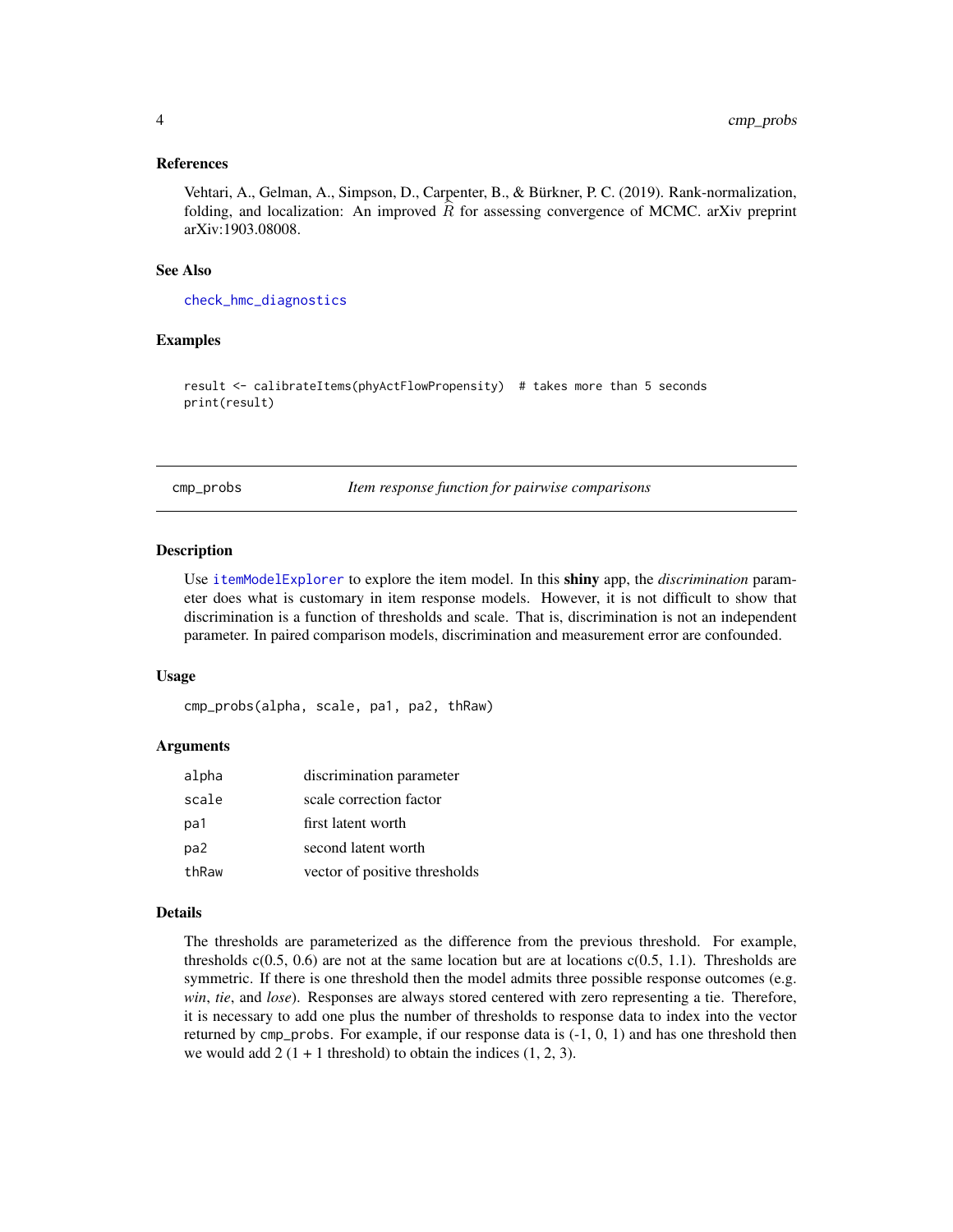#### <span id="page-4-0"></span>filterGraph 5

# Value

A vector of probabilities of observing each outcome

#### Math

Up until version 1.4, the item response model was based on the partial credit model (Masters, 1982). In version 1.5, the graded response model is used instead (Samejima, 1969). The advantage of the graded response model is greater independence among threshold parameters and the ability to compute only the parts of the model that are actually needed given particular observations. The curves predicted by both models are similar and should obtain similar results in data analyses.

# References

Samejima, F. (1969). Estimation of latent ability using a response pattern of graded scores. *Psychometrika Monograph Supplement, 34*(4, Pt. 2), 100.

Masters, G. N. (1982). A Rasch model for partial credit scoring. *Psychometrika, 47*, 149–174. doi: 10.1007/BF02296272

# Examples

```
# Returns probabilities of
# c(pa1 > pa2, pa1 = pa2, pa1 < pa2)
cmp_probs(1,1,0,1,.8)
```
# Add another threshold for a symmtric 3 point Likert scale cmp\_probs(1,1,0,.5,c(.8, 1.6))

<span id="page-4-1"></span>filterGraph *Filter graph to remove vertices that are not well connected*

# Description

Vertices not part of the largest connected component are excluded (Hopcroft & Tarjan, 1973). Vertices that have fewer than minAny edges and are not connected to minDifferent or more different vertices are excluded. For example, vertex 'a' connected to vertices 'b' and 'c' will be include so long as these vertices are part of the largest connected component.

#### Usage

```
filterGraph(df, minAny = 11L, minDifferent = 2L)
```
#### Arguments

| df           | a data frame with pairs of vertices given in columns pa <sub>1</sub> and pa <sub>2</sub> , and item<br>response data in other columns |
|--------------|---------------------------------------------------------------------------------------------------------------------------------------|
| minAnv       | the minimum number of edges                                                                                                           |
| minDifferent | the minimum number of vertices                                                                                                        |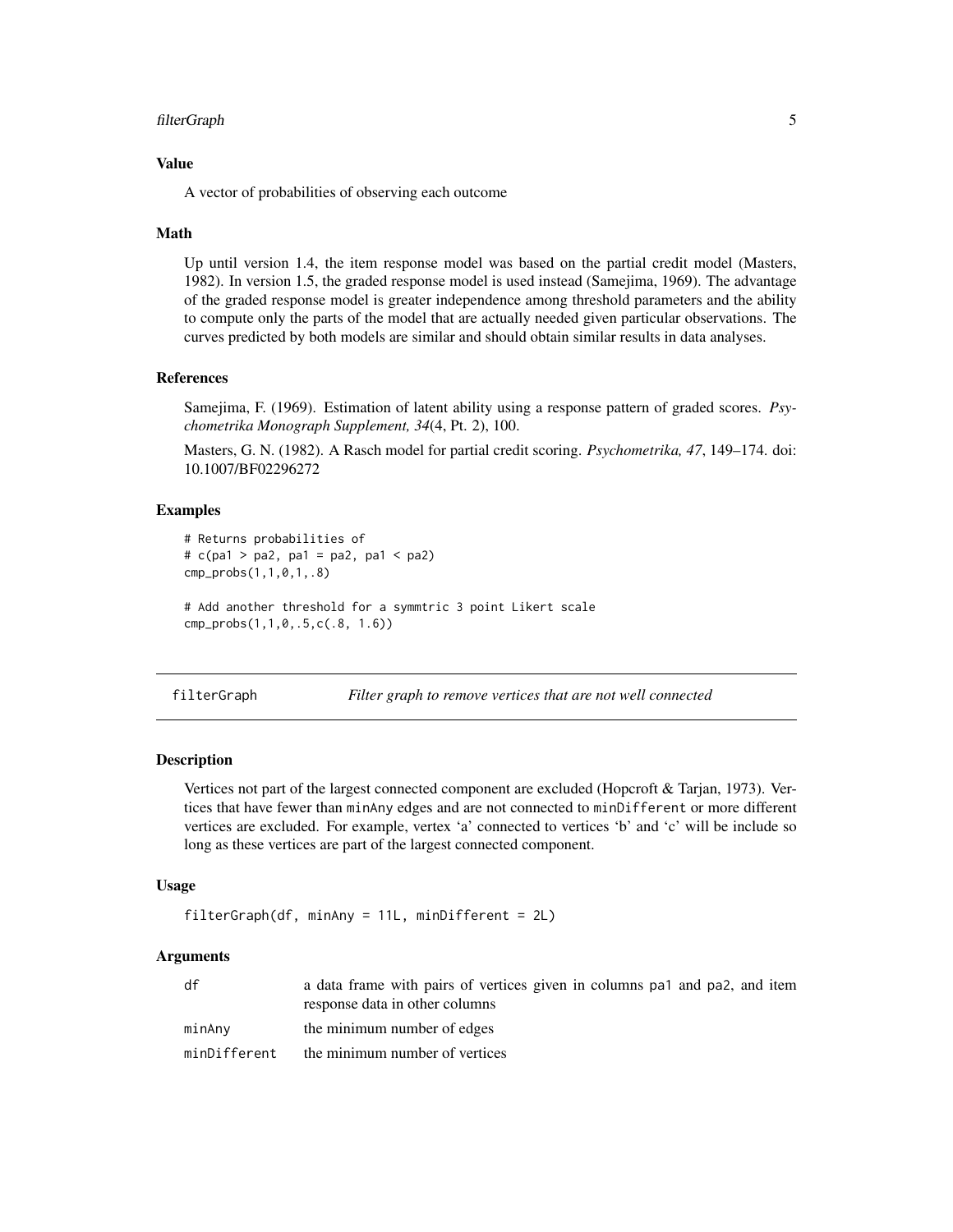#### <span id="page-5-0"></span>Details

Given that minDifferent defaults to 2, if activity  $A$  was compared to at least two other activities, B and C, then A is retained. The rationale is that, although little may be learned about  $A$ , there may be a transitive relationship, such as  $B < A < C$ , by which the model can infer that  $B < C$ . Therefore, per-activity sample size is less of a concern when the graph is densely connected.

A young novice asked the wise master, "Why is 11 the default minAny instead of 10?" The master answered, "Because 11 is a prime number."

# Value

The same graph excluding some vertices.

# References

Hopcroft, J., & Tarjan, R. (1973). Algorithm 447: Efficient algorithms for graph manipulation. *Communications of the ACM, 16*(6), 372–378. doi:10.1145/362248.362272

# Examples

```
df <- filterGraph(phyActFlowPropensity[,c(paste0('pa',1:2),'predict')])
head(df)
```
<span id="page-5-1"></span>

findModel *Given a model name, return stanmodel object*

#### Description

This is a convenience function to help you look up the path to an appropriate model for your data.

#### Usage

```
findModel(model = NULL)
```
#### Arguments

model the name of a model

# Details

There are essentially three models: 'unidim', 'covariance', and 'factor'. 'unidim' analyzes a single item. 'covariance' is suitable for two or more items. Once you have vetted your items with the 'unidim' and 'covariance' models, then you can try the 'factor' model. For each model, there is a '\_ll' variation. This model includes row-wise log likelihoods suitable for feeding to loo for efficient approximate leave-one-out cross-validation (Vehtari, Gelman, & Gabry, 2017).

There is also a special model 'unidim\_adapt'. Except for this model, the other models require a scaling constant. To find an appropriate scaling constant, we recommend fitting 'unidim\_adapt' to each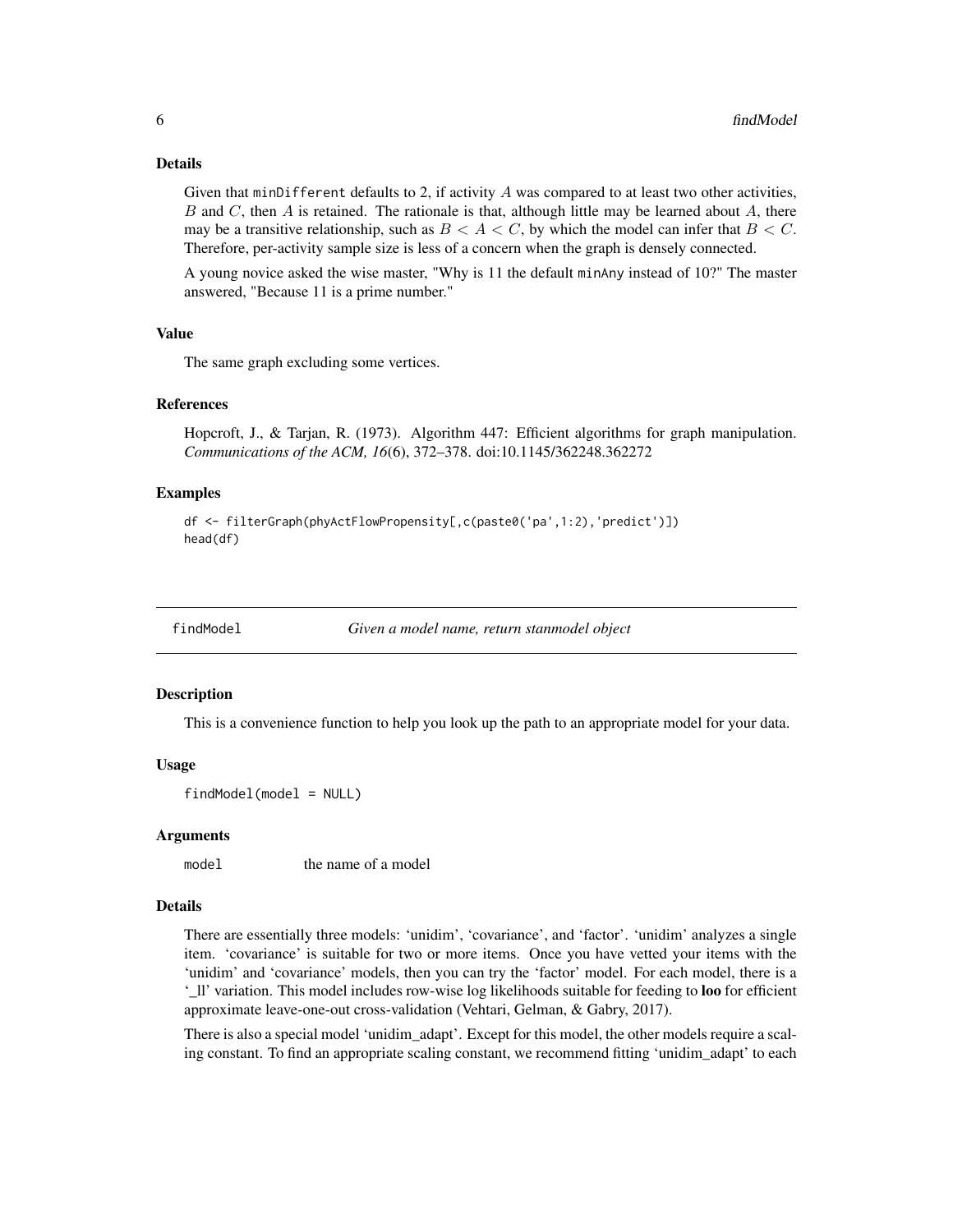# <span id="page-6-0"></span>generateCovItems 7

item separately and then take the median of median point estimates to set the scale. 'unidim\_adapt' requires a varCorrection constant. In general, a varCorrection of 2.0 or 3.0 should provide optimal results.

Since version 1.1.0, the factor model permits an arbitrary number of factors and arbitrary factor-toitem paths. If you were using the old factor model, you'll need to update your code to call [prepSin](#page-20-1)[gleFactorModel.](#page-20-1) Arbitrary factor model structure should be specified using [prepFactorModel.](#page-19-1) The single factor model is called 'factor1' and the general factor model is called 'factor'.

#### Value

An instance of S4 class [stanmodel](#page-0-0) that can be passed to [pcStan](#page-16-1).

#### References

Vehtari A, Gelman A, Gabry J (2017). "Practical Bayesian model evaluation using leave-one-out cross-validation and WAIC." *Statistics and Computing, 27*, 1413-1432. doi: 10.1007/s11222-016- 9696-4

# See Also

[toLoo](#page-23-1)

#### Examples

findModel() # shows available models findModel('unidim')

<span id="page-6-1"></span>

| generateCovItems | Generate paired comparison data with random correlations between |
|------------------|------------------------------------------------------------------|
|                  | items                                                            |

#### Description

If you need access to the correlation matrix used to generate the absolute latent scores then you will need to generate them yourself. This is not difficult. See how in the example.

#### Usage

```
generateCovItems(df, numItems, th = 0.5, name, ..., scale = 1, alpha = 1)
```
#### Arguments

| df       | a data frame with pairs of vertices given in columns pa1 and pa2, and item<br>response data in other columns |
|----------|--------------------------------------------------------------------------------------------------------------|
| numItems | how many items to create                                                                                     |
| th       | a vector of thresholds                                                                                       |
| name     | a vector of item names                                                                                       |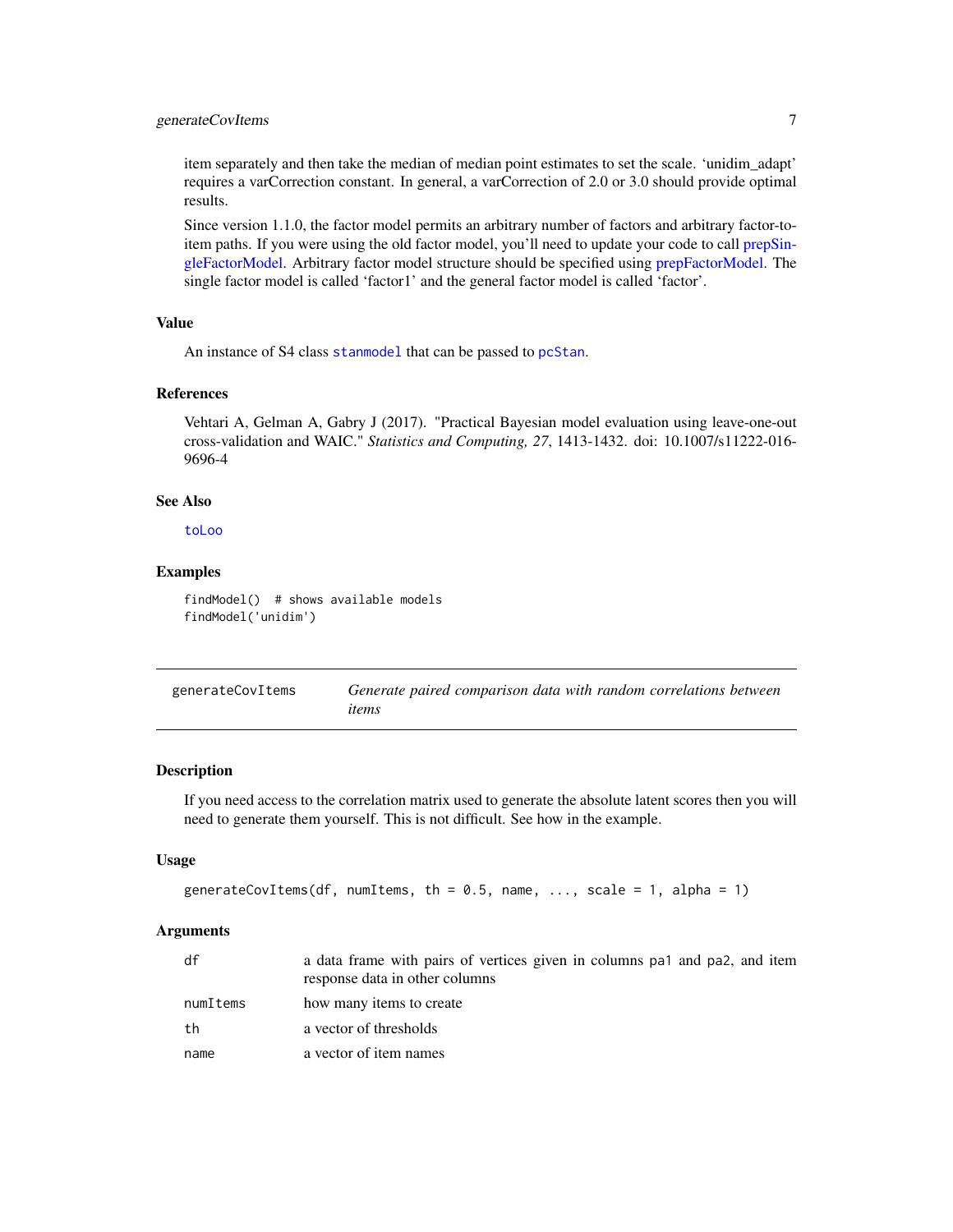<span id="page-7-0"></span>

| $\cdot$ $\cdot$ $\cdot$ | Not used. Forces remaining arguments to be specified by name. |
|-------------------------|---------------------------------------------------------------|
| scale                   | a vector of scaling constants                                 |
| alpha                   | a vector of item discriminations                              |

# Value

The given data.frame df with additional columns for each item. In addition, you can obtain the correlation matrix used to generate the latent worths from  $attr(df, "cor")$  and and latent worths from attr(df,"worth").

#### Response model

See [cmp\\_probs](#page-3-1) for details.

# See Also

Other item generators: [generateFactorItems\(](#page-7-1)), [generateItem\(](#page-9-1)), [generateSingleFactorItems\(](#page-10-1))

# Examples

```
library(mvtnorm)
df <- twoLevelGraph(letters[1:10], 100)
df <- generateCovItems(df, 3)
# generateCovItems essentially does the same thing as:
numItems <- 3
palist <- letters[1:10]
trueCor <- cov2cor(rWishart(1, numItems, diag(numItems))[,,1])
theta <- rmvnorm(length(palist), sigma=trueCor)
dimnames(theta) <- list(palist, paste0('i', 3 + 1:numItems))
df <- generateItem(df, theta)
attr(df, "cor")
```
<span id="page-7-1"></span>generateFactorItems *Generate paired comparison data for a factor model*

#### Description

Generate paired comparison data given a mapping from factors to items.

# Usage

```
generateFactorItems(
 df,
 path,
  factorScalePrior = deprecated(),
  th = 0.5,
```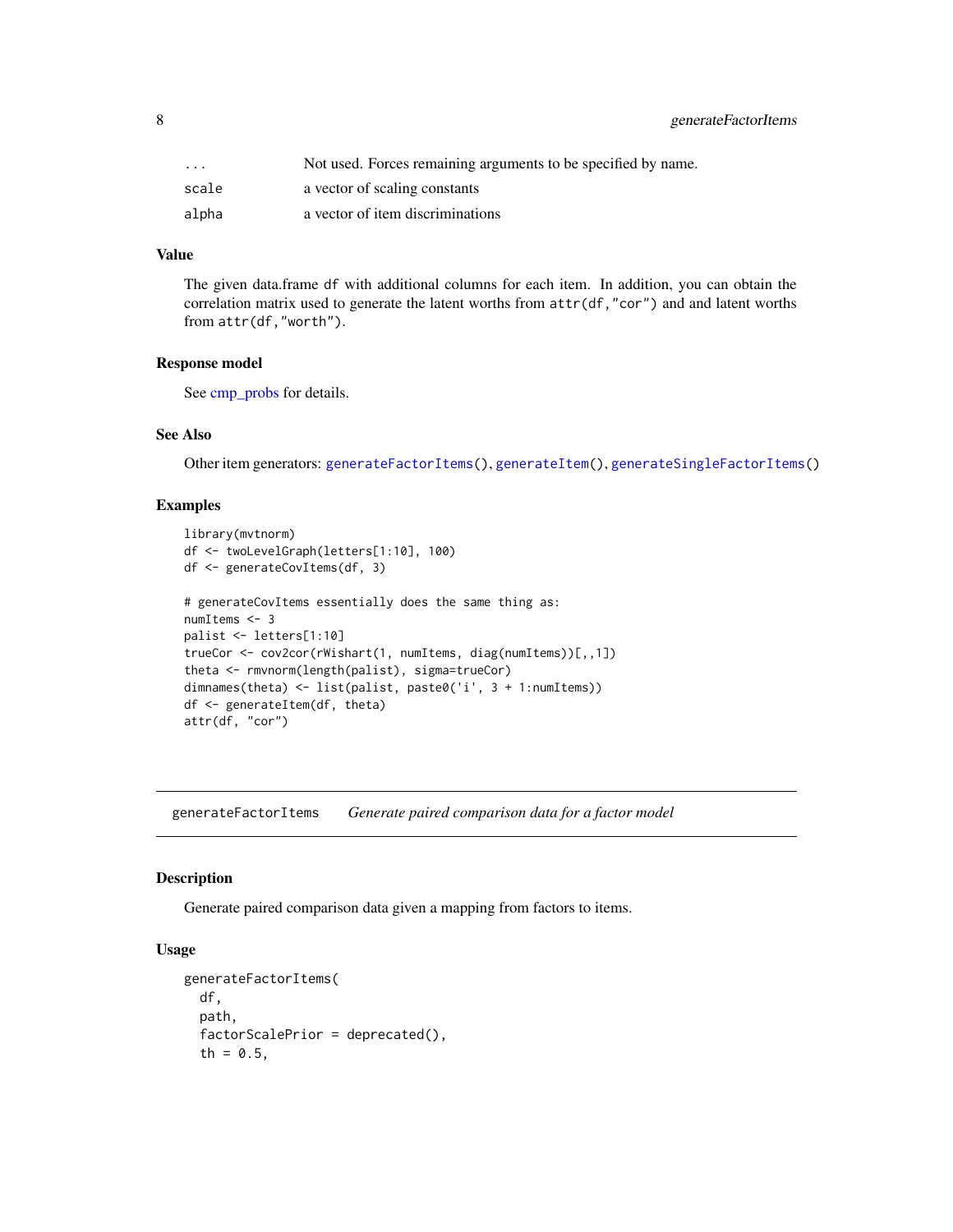```
name,
  ...,
  scale = 1,
 alpha = 1)
```
# Arguments

| df               | a data frame with pairs of vertices given in columns pa1 and pa2, and item<br>response data in other columns |
|------------------|--------------------------------------------------------------------------------------------------------------|
| path             | a named list of item names                                                                                   |
| factorScalePrior |                                                                                                              |
|                  | a named numeric vector (deprecated)                                                                          |
| th               | a vector of thresholds                                                                                       |
| name             | a vector of item names                                                                                       |
| .                | Not used. Forces remaining arguments to be specified by name.                                                |
| scale            | a vector of scaling constants                                                                                |
| alpha            | a vector of item discriminations                                                                             |

# Details

For each factor, you need to specify its name and which items it predicts. The connections from factors to items is specified by the 'path' argument. Both factors and items are specified by name (not index).

Path proportions (factor-to-item loadings) are sampled from a logistic transformed normal distribution with scale 0.6. A few attempts are made to resample path proportions if any of the item proportions sum to more than 1.0. An exception will be raised if repeated attempts fail to produce viable proportion assignments.

#### Value

The given data.frame df with additional columns for each item. In addition, you can obtain path proportions (factor-to-item loadings) from attr(df,"pathProp"), the factor scores from attr(df,"score"), and latent worths from attr(df,"worth").

#### Response model

See [cmp\\_probs](#page-3-1) for details.

# Backward incompatibility

The function [generateFactorItems](#page-7-1) was renamed to generateSingleFactorItems (version 1.1.0) to make space for a more flexible factor model with an arbitrary number of factors and arbitrary factor-to-item loading pattern. If you don't need this flexibility, you can call the old function [gener](#page-10-1)[ateSingleFactorItems.](#page-10-1)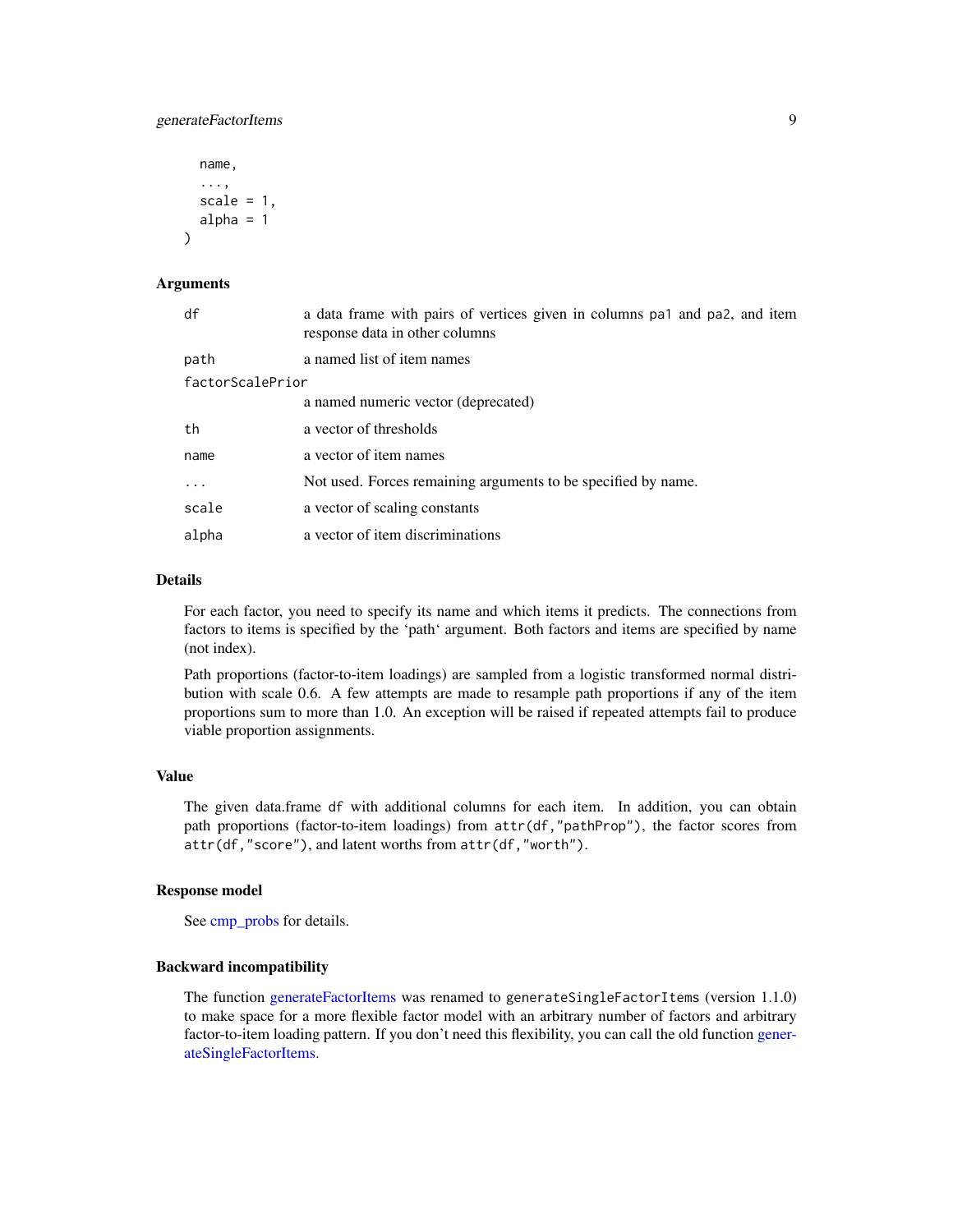#### <span id="page-9-0"></span>References

Silver, D., Hubert, T., Schrittwieser, J., Antonoglou, I., Lai, M., Guez, A., ... & Lillicrap, T. (2018). A general reinforcement learning algorithm that masters chess, shogi, and Go through self-play. *Science, 362*(6419), 1140-1144.

#### See Also

To fit a factor model: [prepFactorModel](#page-19-1)

Other item generators: [generateCovItems\(](#page-6-1)), [generateItem\(](#page-9-1)), [generateSingleFactorItems\(](#page-10-1))

# Examples

```
df <- twoLevelGraph(letters[1:10], 100)
df <- generateFactorItems(df, list(f1=paste0('i',1:4),
                           f2=paste0('i',2:4)),
                      c(f1=0.9, f2=0.5)head(df)
attr(df, "pathProp")
attr(df, "score")
attr(df, "worth")
```
<span id="page-9-1"></span>

| generateItem | Generate paired comparison data for one or more items given absolute |
|--------------|----------------------------------------------------------------------|
|              | latent scores                                                        |

#### Description

To add a single item, theta should be a vector of latent scores. To add multiple items at a time, theta should be a matrix with one item in each column. Item names can be given as the colnames of theta.

The interpretation of theta depends on the context where the data were generated. For example, in chess, theta represents unobserved chess skill that is partially revealed by match outcomes.

The graph can be regarded as undirected, but data are generated relative to the order of vertices within each row. Vertices do not commute. For example, a  $-1$  for vertices 'a' and 'b' is the same as 1 for vertices 'b' and 'a'.

#### Usage

```
generateItem(df, theta, th = 0.5, name, ..., scale = 1, alpha = 1)
```
#### **Arguments**

| df    | a data frame with pairs of vertices given in columns pa <sub>1</sub> and pa <sub>2</sub> , and item<br>response data in other columns |
|-------|---------------------------------------------------------------------------------------------------------------------------------------|
| theta | a vector or matrix of absolute latent scores. See details below.                                                                      |
| th    | a vector of thresholds                                                                                                                |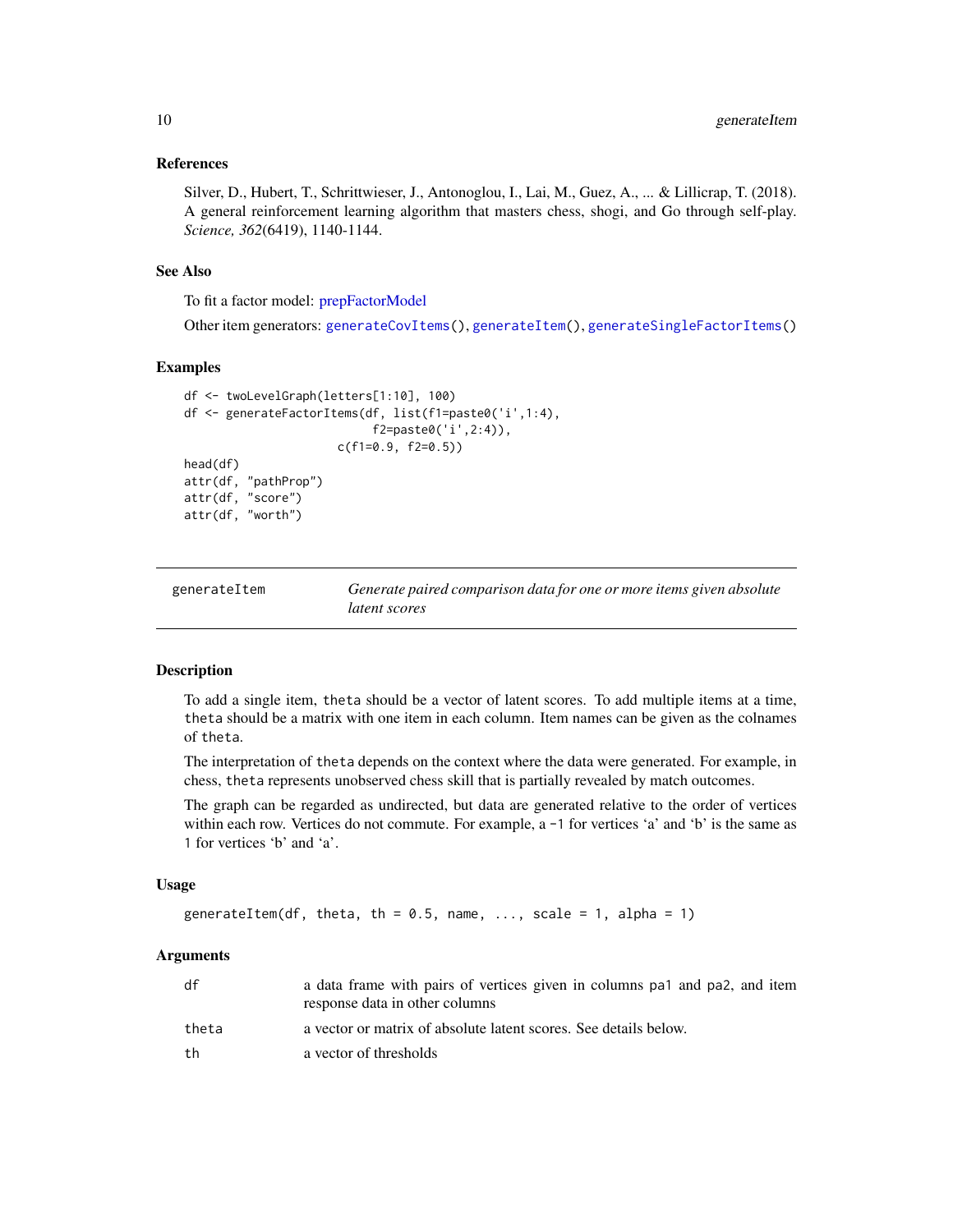# <span id="page-10-0"></span>generateSingleFactorItems 11

| name    | a vector of item names                                        |
|---------|---------------------------------------------------------------|
| $\cdot$ | Not used. Forces remaining arguments to be specified by name. |
| scale   | a vector of scaling constants                                 |
| alpha   | a vector of item discriminations                              |

#### Value

The given data.frame df with additional columns for each item.

# Response model

See [cmp\\_probs](#page-3-1) for details.

# See Also

Other item generators: [generateCovItems\(](#page-6-1)), [generateFactorItems\(](#page-7-1)), [generateSingleFactorItems\(](#page-10-1))

# Examples

```
df <- roundRobinGraph(letters[1:5], 40)
```

```
df <- generateItem(df)
```

```
generateSingleFactorItems
```
*Generate paired comparison data with a common factor that accounts for some proportion of the variance*

# Description

Imagine that there are people that play in tournaments of more than one board game. For example, the computer player AlphaZero (Silver et al. 2018) has trained to play chess, shogi, and Go. We can take the tournament match outcome data and find rankings among the players for each of these games. We may also suspect that there is a latent board game skill that accounts for some proportion of the variance in the per-board game rankings.

#### Usage

```
generateSingleFactorItems(df, prop, th = 0.5, name, ..., scale = 1, alpha = 1)
```
#### Arguments

| df   | a data frame with pairs of vertices given in columns pa1 and pa2, and item<br>response data in other columns |
|------|--------------------------------------------------------------------------------------------------------------|
| prop | the number of items or a vector of signed proportions of variance                                            |
| th   | a vector of thresholds                                                                                       |
| name | a vector of item names                                                                                       |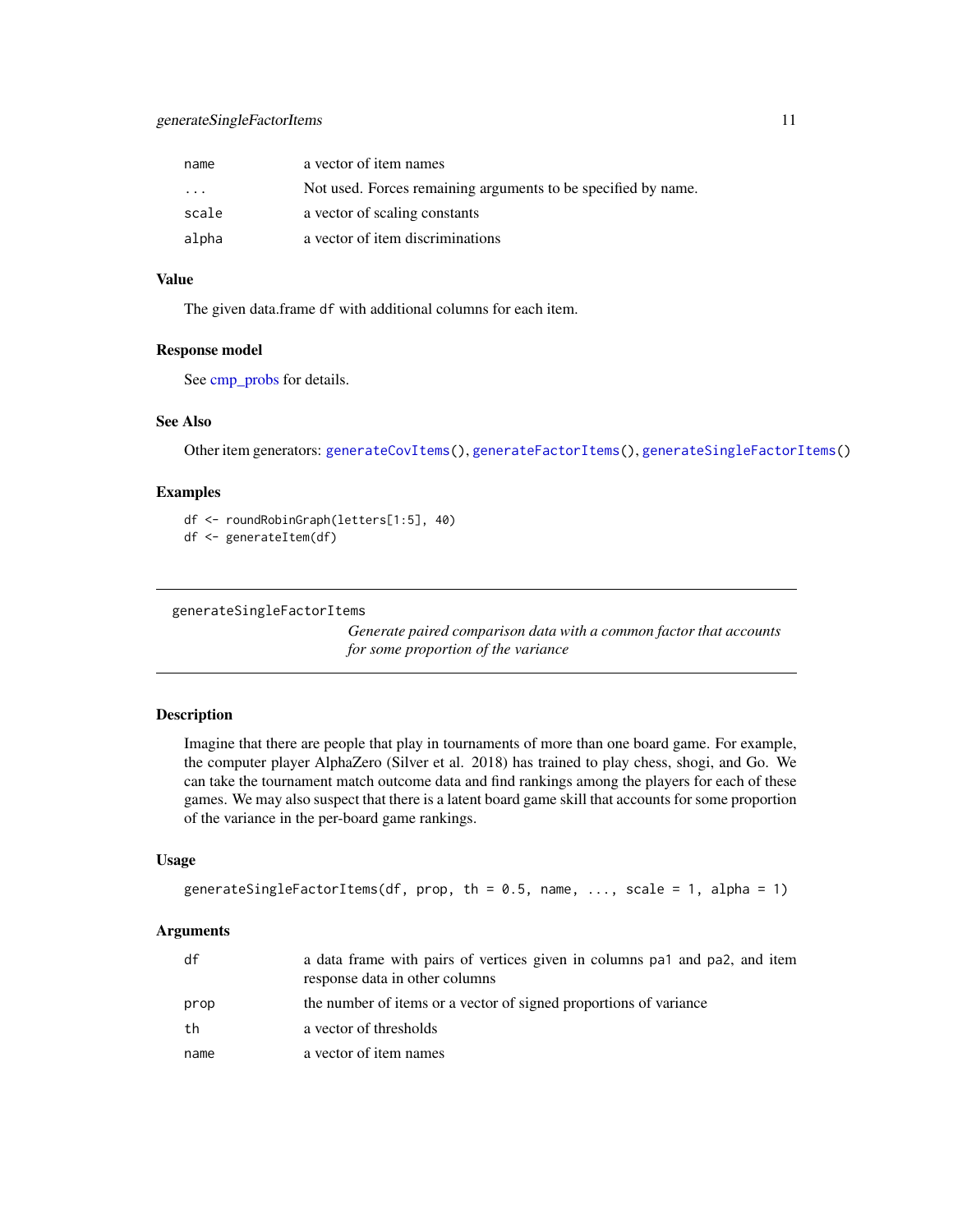<span id="page-11-0"></span>

| $\cdot$ $\cdot$ $\cdot$ | Not used. Forces remaining arguments to be specified by name. |
|-------------------------|---------------------------------------------------------------|
| scale                   | a vector of scaling constants                                 |
| alpha                   | a vector of item discriminations                              |

# Value

The given data.frame df with additional columns for each item.

#### Response model

See [cmp\\_probs](#page-3-1) for details.

#### Backward incompatibility

The function [generateFactorItems](#page-7-1) was renamed to generateSingleFactorItems (version 1.1.0) to make space for a more flexible factor model with an arbitrary number of factors and arbitrary factor-to-item loading pattern. If you don't need this flexibility, you can call the old function [gener](#page-10-1)[ateSingleFactorItems.](#page-10-1)

# References

Silver, D., Hubert, T., Schrittwieser, J., Antonoglou, I., Lai, M., Guez, A., ... & Lillicrap, T. (2018). A general reinforcement learning algorithm that masters chess, shogi, and Go through self-play. *Science, 362*(6419), 1140-1144.

# See Also

Other item generators: [generateCovItems\(](#page-6-1)), [generateFactorItems\(](#page-7-1)), [generateItem\(](#page-9-1))

# **Examples**

```
df <- twoLevelGraph(letters[1:10], 100)
df <- generateSingleFactorItems(df, 3)
```
<span id="page-11-1"></span>itemModelExplorer *A Shiny app to experiment with the item response model*

# Description

When data dl and fitted model fit are provided, the item parameters associated with item are loaded for inspection.

#### Usage

```
itemModelExplorer(dl = NULL, fit = NULL, item = NULL)
```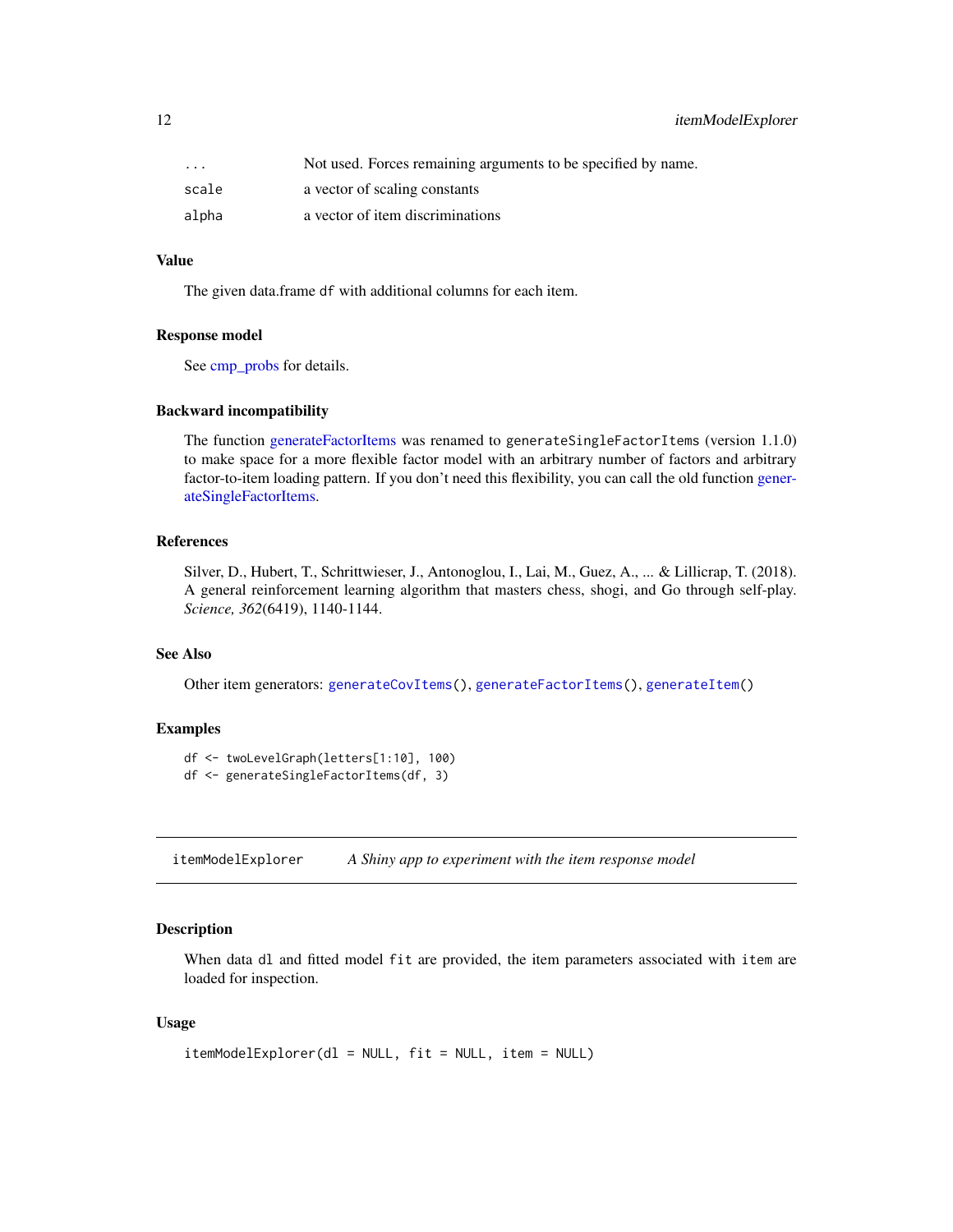# <span id="page-12-0"></span>normalizeData 13

#### Arguments

| d1   | a data list prepared by prepData |
|------|----------------------------------|
| fit  | a stanfit object                 |
| item | name of the item to visualize.   |

# Response model

See [cmp\\_probs](#page-3-1) for details.

# Examples

itemModelExplorer() # will launch a browser in RStudio

<span id="page-12-1"></span>normalizeData *Normalize data according to a canonical order*

# Description

Pairwise comparison data are not commutative. Alice beating Bob in chess is equivalent to Bob losing to Alice. normalizeData assigns an arbitrary order to all vertices and reorders vertices column-wise to match, flipping signs as needed.

# Usage

```
normalizeData(df, ..., .palist = NULL, .sortRows = TRUE)
```
# Arguments

| df        | a data frame with pairs of vertices given in columns pa1 and pa2, and item<br>response data in other columns |
|-----------|--------------------------------------------------------------------------------------------------------------|
| $\cdots$  | Not used. Forces remaining arguments to be specified by name.                                                |
| .palist   | a character vector giving an order to use instead of the default                                             |
| .sortRows | logical. Using the same order, sort rows in addition to vertex pairs.                                        |

# Examples

```
df <- data.frame(pa1=NA, pa2=NA, i1=c(1, -1))
df[1,paste0('pa',1:2)] <- c('a','b')
df[2,paste0('pa',1:2)] <- c('b','a')
normalizeData(df)
```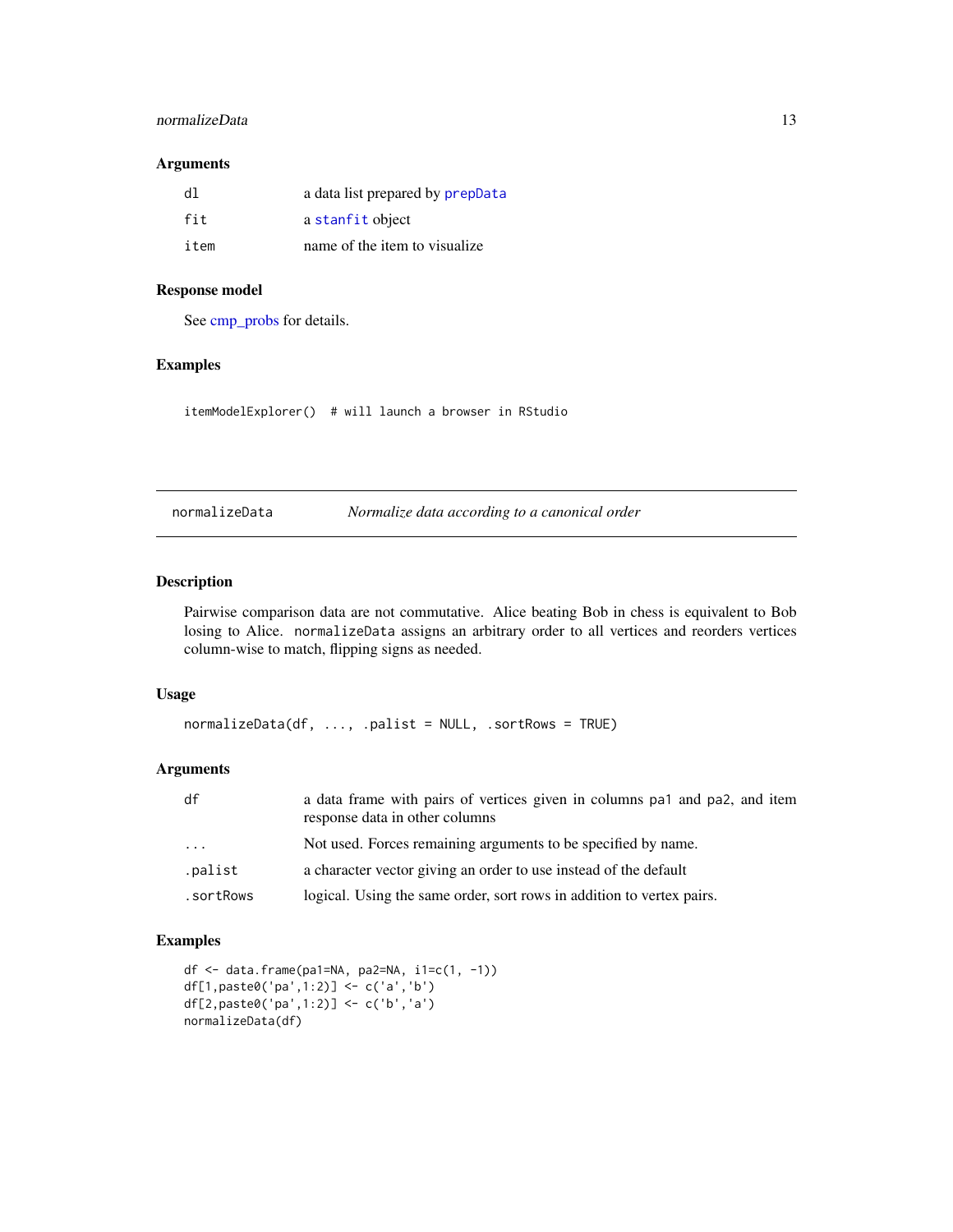The function [prepCleanData](#page-17-1) compresses observations into the most efficient format for evaluation by Stan. This function maps indices of observations back to the actual observations, filtering by the largest Pareto k values. It is assumed that data was processed by [normalizeData](#page-12-1) or is in the same order as seen by [prepCleanData](#page-17-1).

#### Usage

```
outlierTable(data, x, threshold = 0.5)
```
#### Arguments

| data      | a data list prepared for processing by Stan |
|-----------|---------------------------------------------|
| x         | An object created by <b>loo</b>             |
| threshold | threshold is the minimum k value to include |

#### Value

A data.frame (one row per observation) with the following columns:

pa1 Name of object 1

pa2 Name of object 2

item Name of item

pick Observed response

k Associated Pareto k value

#### See Also

[toLoo](#page-23-1), [pareto\\_k\\_ids](#page-0-0)

# Examples

```
palist <- letters[1:10]
df <- twoLevelGraph(palist, 300)
theta <- rnorm(length(palist))
names(theta) <- palist
df <- generateItem(df, theta, th=rep(0.5, 4))
df <- filterGraph(df)
df <- normalizeData(df)
dl <- prepCleanData(df)
dl$scale <-1.5
```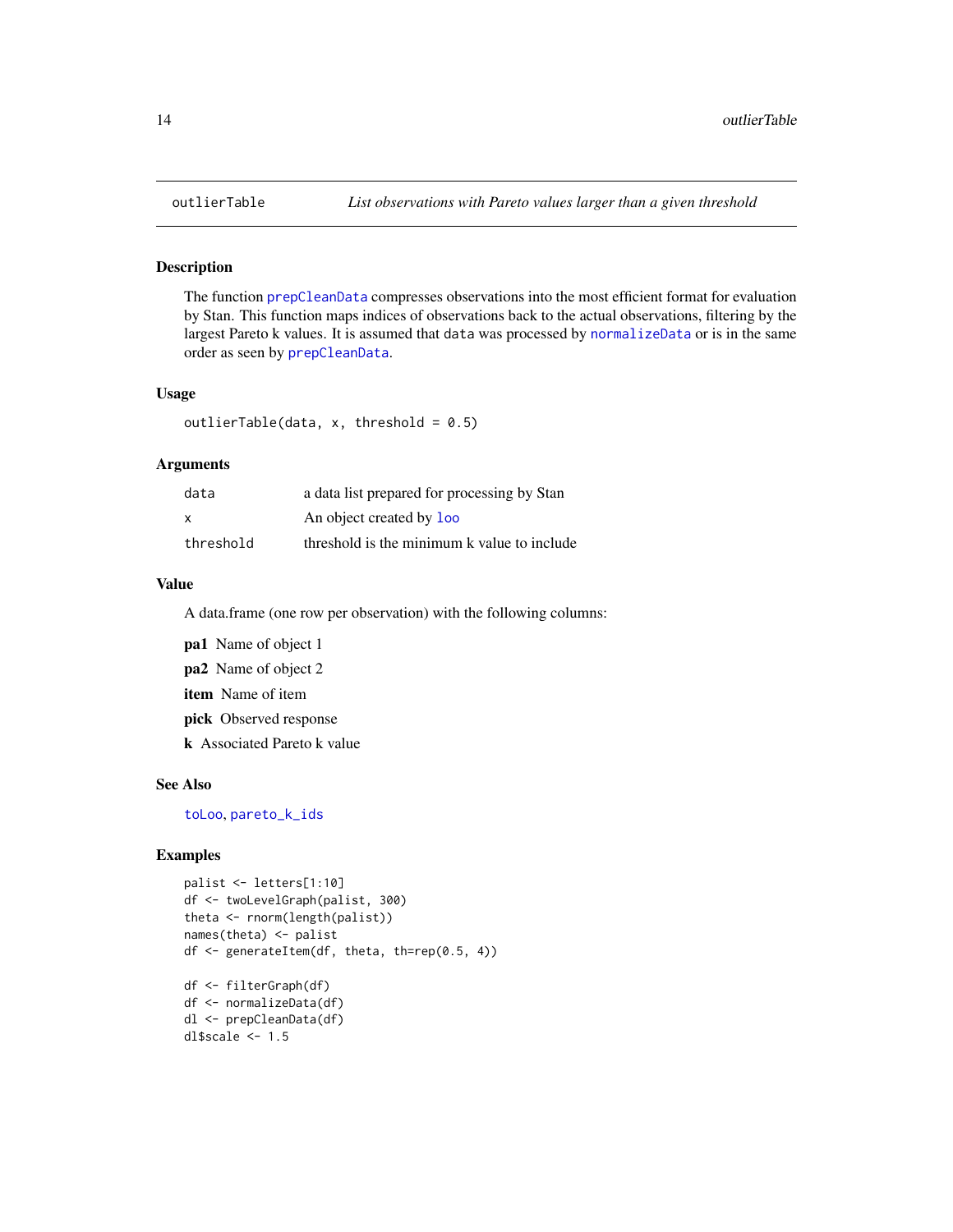# <span id="page-14-0"></span>parDistributionCustom 15

```
m1 <- pcStan("unidim_ll", dl)
\text{loo1} \leftarrow \text{to} \text{Loo(m1}, \text{cores=1})ot <- outlierTable(dl, loo1, threshold=.2)
df[df$pa1==ot[1,'pa1'] & df$pa2==ot[1,'pa2'], 'i1']
```
<span id="page-14-1"></span>parDistributionCustom *Produce data suitable for plotting parameter distributions*

#### Description

Produce data suitable for plotting parameter distributions

#### Usage

```
parDistributionCustom(
  fit,
 pars,
 nameVec,
  label = withoutIndex(pars[1]),
  samples = 500
)
```
parDistributionFor(fit, pi, samples = 500)

# Arguments

| fit     | a stanfit object                         |
|---------|------------------------------------------|
| pars    | a vector of parameter names              |
| nameVec | a vector of explanatory parameters names |
| label   | column name for nameVec                  |
| samples | number of posterior samples              |
| рi      | a data.frame returned by parInterval     |

# Value

A data.frame with the following columns:

sample Sample index

*label* A name from *nameVec*

value A single sample of the associated parameter

# See Also

Other data extractor: [parInterval\(](#page-15-1)), [responseCurve\(](#page-21-1))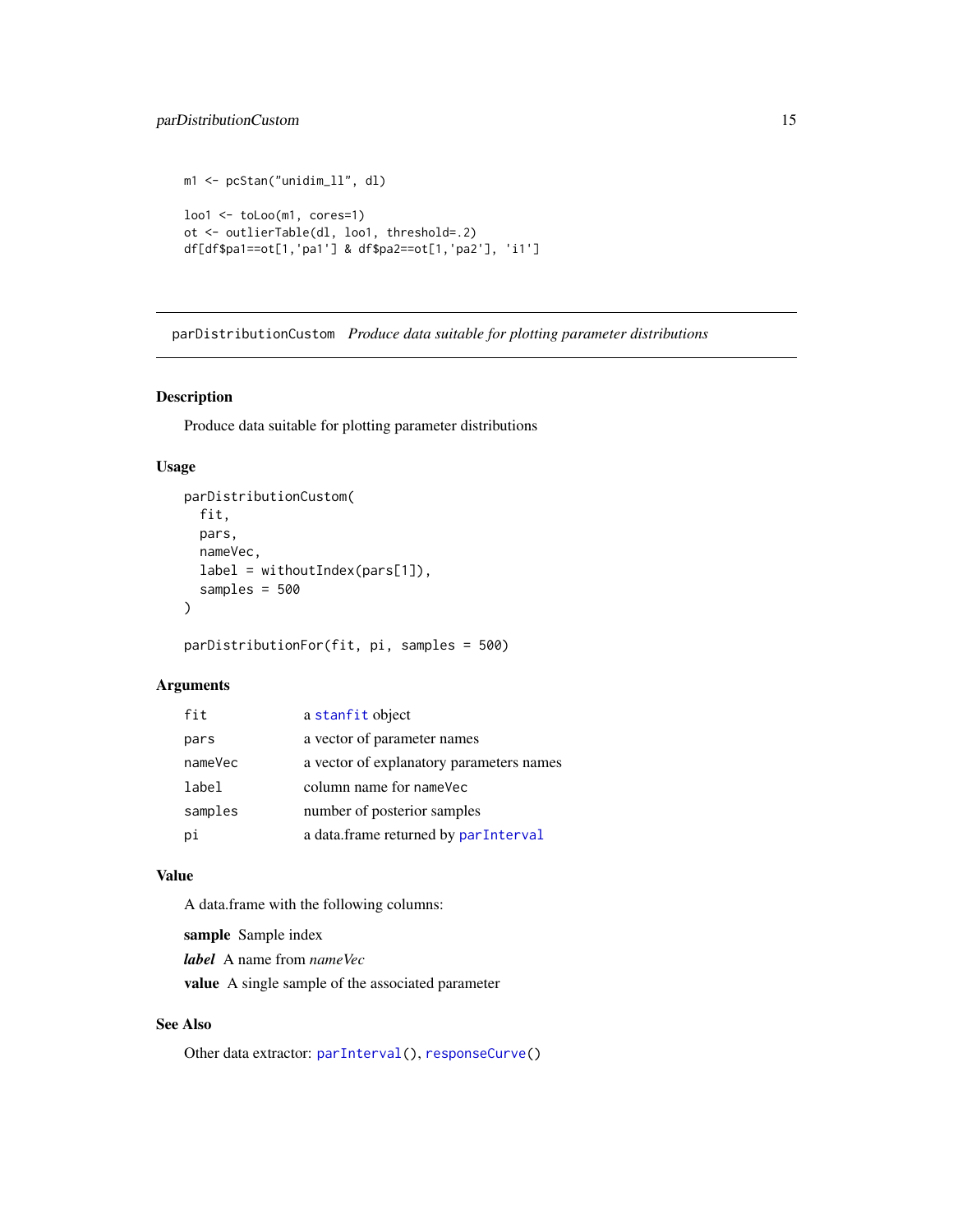# Examples

```
vignette('manual', 'pcFactorStan')
```
<span id="page-15-1"></span>parInterval *Produce data suitable for plotting parameter estimates*

# Description

Produce data suitable for plotting parameter estimates

# Usage

```
parInterval(fit, pars, nameVec, label = withoutIndex(pars[1]), width = 0.8)
```
# Arguments

| fit     | a stanfit object                                          |
|---------|-----------------------------------------------------------|
| pars    | a vector of parameter names                               |
| nameVec | a vector of explanatory parameters names                  |
| label   | column name for nameVec                                   |
| width   | a width in probability units for the uncertainty interval |

#### Value

A data.frame with the following columns:

L Lower quantile

M Median

U Upper quantile

*label nameVec*

# See Also

Other data extractor: [parDistributionCustom\(](#page-14-1)), [responseCurve\(](#page-21-1))

# Examples

vignette('manual', 'pcFactorStan')

<span id="page-15-0"></span>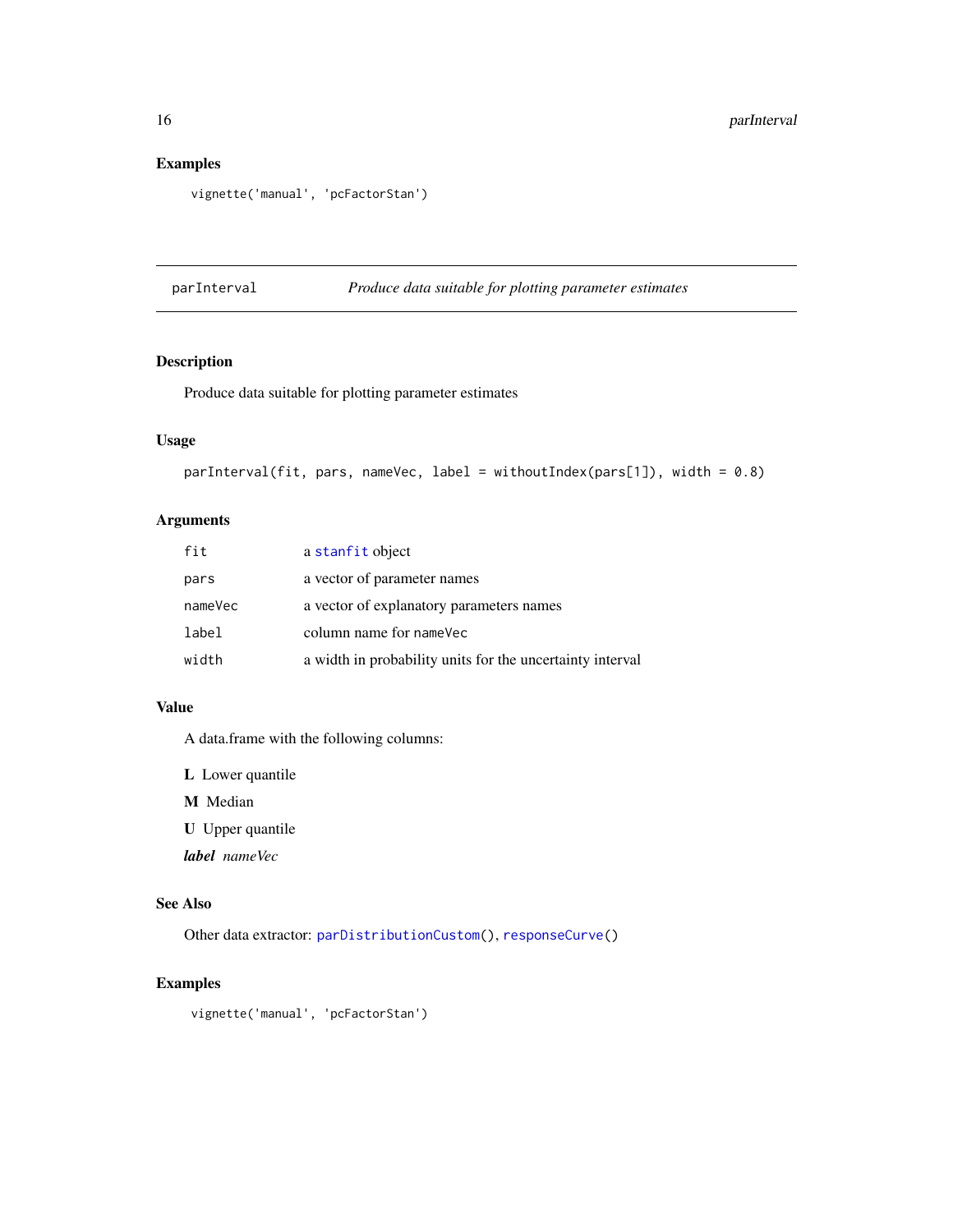<span id="page-16-1"></span><span id="page-16-0"></span>

Uses [findModel](#page-5-1) to find the appropriate model and then invokes [sampling.](#page-0-0)

#### Usage

pcStan(model, data, ...)

# Arguments

| model | the name of a model                         |
|-------|---------------------------------------------|
| data  | a data list prepared for processing by Stan |
| .     | Additional options passed to stan.          |

# Value

A [stanfit](#page-0-0) object.

An object of S4 class [stanfit](#page-0-0).

# See Also

See [sampling](#page-0-0), for which this function is a wrapper, for additional options. See [prepData](#page-18-1) to create a suitable data list. See [print.stanfit](#page-0-0) for ways of getting tables summarizing parameter posteriors.

[calibrateItems](#page-2-1), [outlierTable](#page-13-1)

# Examples

```
dl <- prepData(phyActFlowPropensity[,c(1,2,3)])
dl$varCorrection <- 5.0
pcStan('unidim_adapt', data=dl) # takes more than 5 seconds
```
<span id="page-16-2"></span>phyActFlowPropensity *Physical activity flow propensity*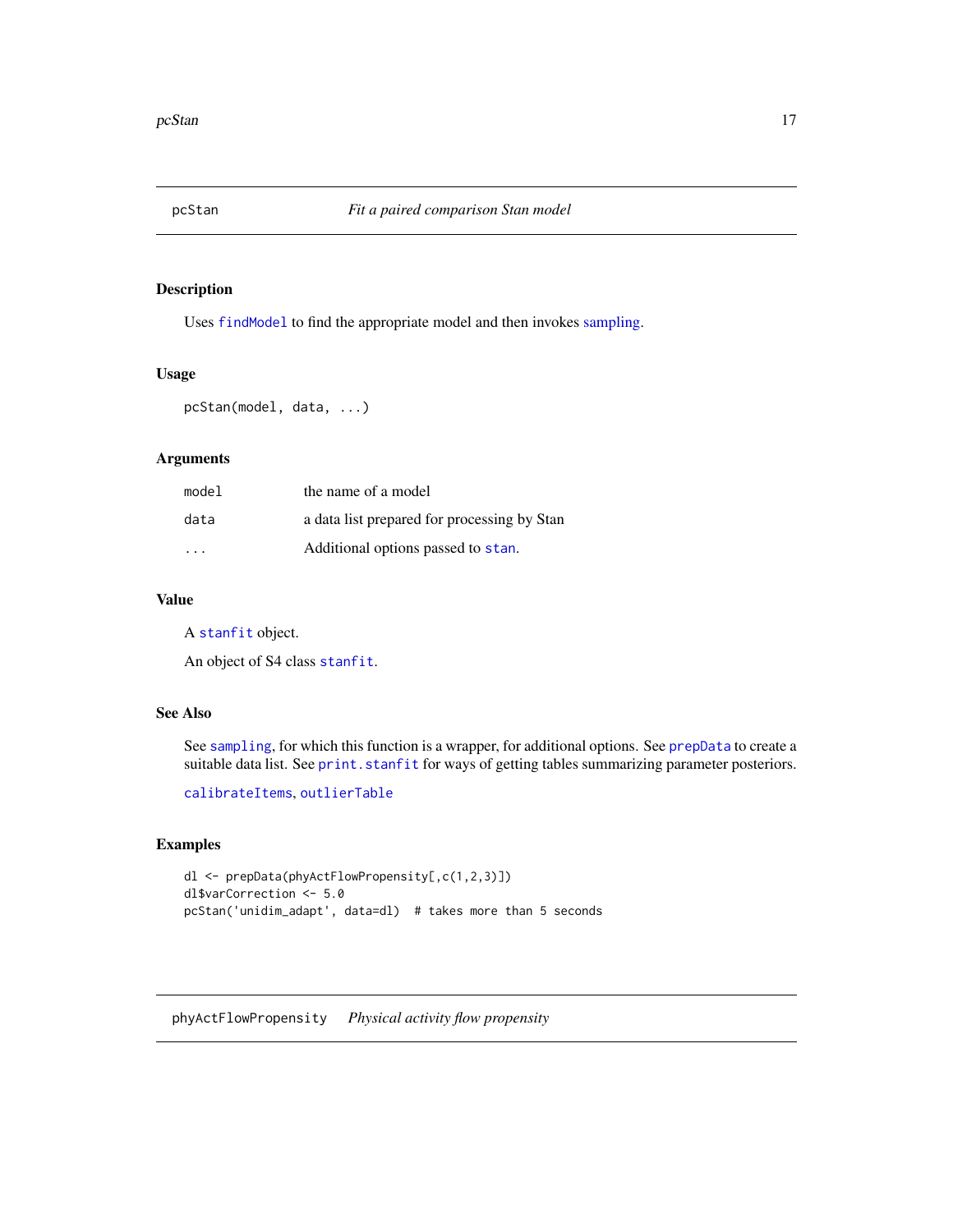<span id="page-17-0"></span>A dataset containing paired comparisons of 87 physical activities on 16 flow-related facets. Participants submitted two activities using free-form input. These activities were substitute into item templates. For example, the 'predict' item asked, "How predictable is the action?" with response options:

- A1 is much more predictable than A2.
- A1 is somewhat more predictable than A2.
- Both offer roughly equal predictability.
- A2 is somewhat more predictable than A1.
- A2 is much more predictable than A1.

Most items were adapted from Jackson & Eklund (2002).

#### Usage

phyActFlowPropensity

# Format

A data.frame with one row per activity comparison and items in the columns. All item responses are between -2 and 2. Zero indicates that both activities were judged equal on the trait.

#### Source

A manuscript fully describing the study is in preparation. Data are made available under the [Com](https://cdla.io/sharing-1-0/)[munity Data License Agreement - Sharing - Version 1.0](https://cdla.io/sharing-1-0/)

#### References

Jackson, S. A., & Eklund, R. C. (2002). Assessing flow in physical activity: The flow state scale-2 and dispositional flow scale-2. *Journal of Sport and Exercise Psychology, 24*(2), 133-150. doi:10.1123/jsep.24.2.133

<span id="page-17-1"></span>prepCleanData *Transforms data into a form tailored for efficient evaluation by Stan*

# **Description**

Vertex names, if not already factors, are converted to factors. The number of thresholds per item is determined by the largest absolute response value. Missing responses are filtered out. Responses on the same pair of vertices on the same item are grouped together. Within a vertex pair and item, responses are ordered from negative to positive.

#### Usage

prepCleanData(df)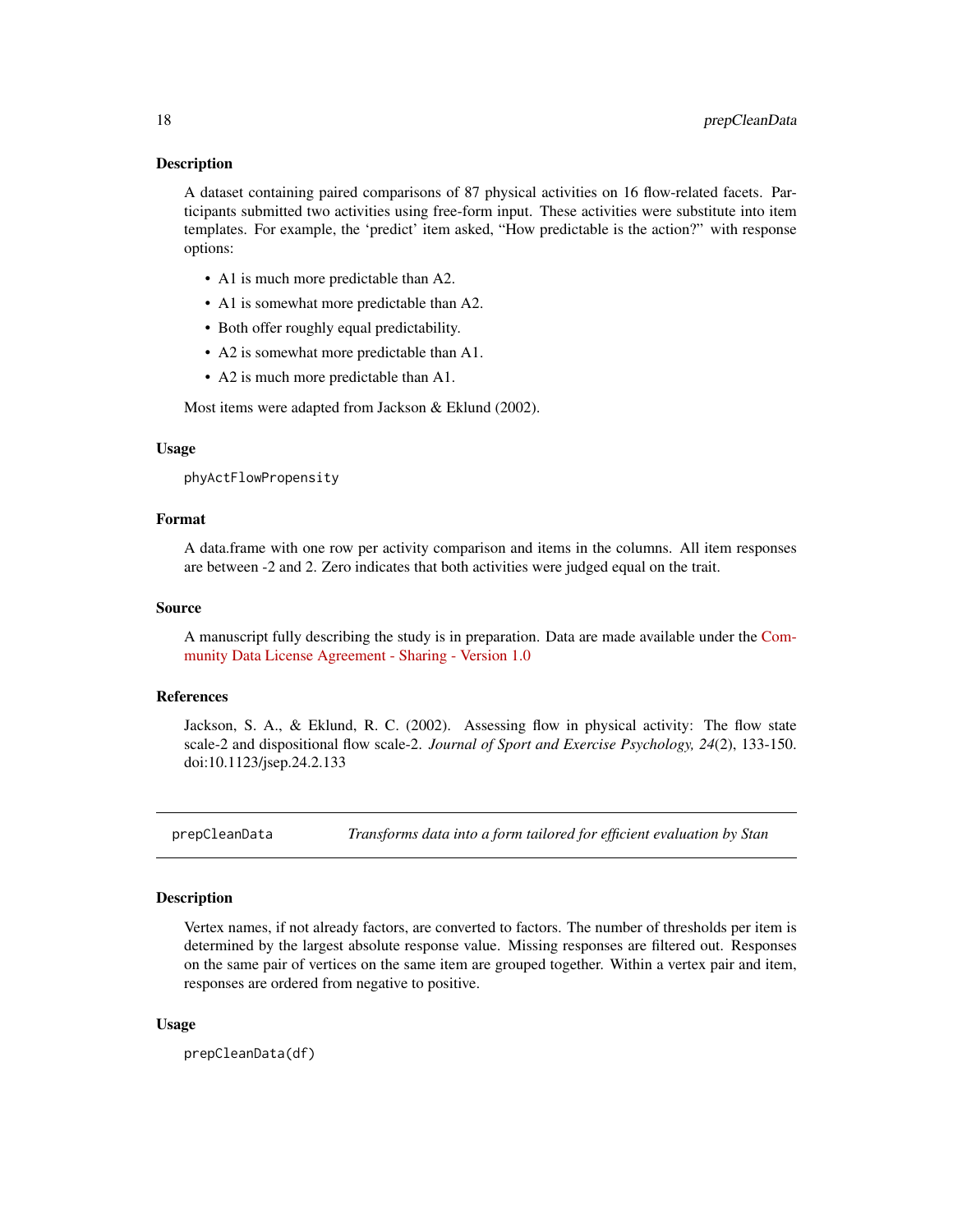#### <span id="page-18-0"></span>prepData and the set of the set of the set of the set of the set of the set of the set of the set of the set of the set of the set of the set of the set of the set of the set of the set of the set of the set of the set of

#### Arguments

df a data frame with pairs of vertices given in columns pa1 and pa2, and item response data in other columns

#### Details

Note: Reordering of responses is likely unless something like [normalizeData](#page-12-1) has been used with .sortRows=TRUE.

# Value

a data list suitable for passing as the data argument to [pcStan](#page-16-1) or [stan](#page-0-0)

# See Also

Other data preppers: [prepData\(](#page-18-1)), [prepFactorModel\(](#page-19-1)), [prepSingleFactorModel\(](#page-20-1))

#### Examples

```
df <- prepCleanData(phyActFlowPropensity)
str(df)
```
<span id="page-18-1"></span>

prepData *Transforms data into a form tailored for efficient evaluation by Stan*

#### **Description**

Invokes [filterGraph](#page-4-1) and [normalizeData](#page-12-1). Vertex names, if not already factors, are converted to factors. The number of thresholds per item is determined by the largest absolute response value. Missing responses are filtered out. Responses on the same pair of vertices on the same item are grouped together. Within a vertex pair and item, responses are ordered from negative to positive.

# Usage

prepData(df)

#### Arguments

df a data frame with pairs of vertices given in columns pa1 and pa2, and item response data in other columns

# Value

a data list suitable for passing as the data argument to [pcStan](#page-16-1) or [stan](#page-0-0)

#### See Also

Other data preppers: [prepCleanData\(](#page-17-1)), [prepFactorModel\(](#page-19-1)), [prepSingleFactorModel\(](#page-20-1))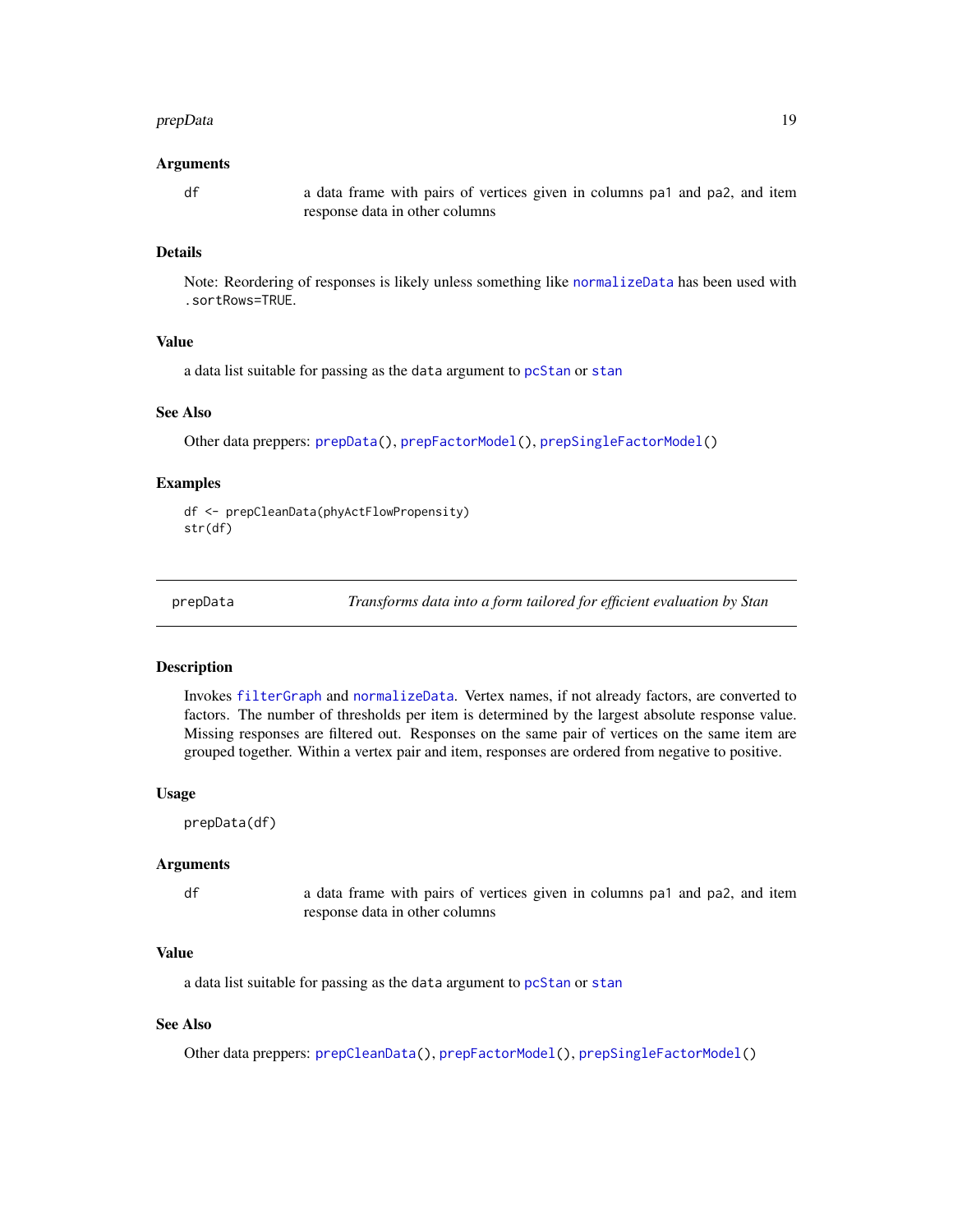# Examples

```
df <- prepData(phyActFlowPropensity)
str(df)
```
<span id="page-19-1"></span>prepFactorModel *Specify a factor model*

# Description

Specify a factor model with an arbitrary number of factors and arbitrary factor-to-item structure.

#### Usage

```
prepFactorModel(
  data,
  path,
  factorScalePrior = deprecated(),
  psiScalePrior = deprecated()
)
```
#### Arguments

| data             | a data list prepared for processing by Stan                         |
|------------------|---------------------------------------------------------------------|
| path             | a named list of item names                                          |
| factorScalePrior |                                                                     |
|                  | a named numeric vector (deprecated)                                 |
|                  | psiScalePrior matrix of priors for factor correlations (deprecated) |

#### Details

For each factor, you need to specify its name and which items it predicts. The connections from factors to items is specified by the 'path' argument. Both factors and items are specified by name (not index).

# Value

a data list suitable for passing as the data argument to [pcStan](#page-16-1) or [stan](#page-0-0)

# See Also

To simulate data from a factor model: [generateFactorItems](#page-7-1) Other factor model: [prepSingleFactorModel\(](#page-20-1)) Other data preppers: [prepCleanData\(](#page-17-1)), [prepData\(](#page-18-1)), [prepSingleFactorModel\(](#page-20-1))

<span id="page-19-0"></span>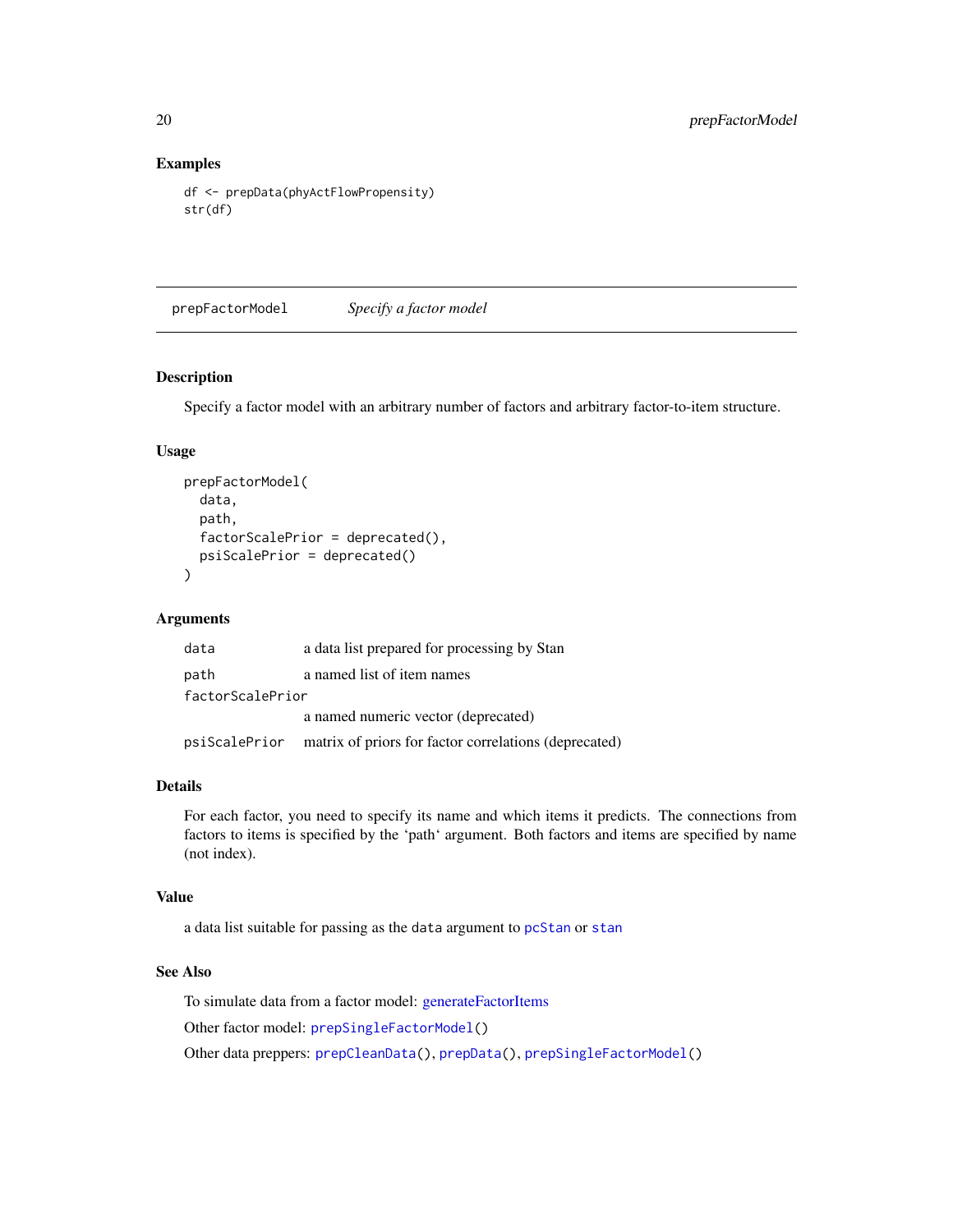# <span id="page-20-0"></span>prepSingleFactorModel 21

#### Examples

```
pa <- phyActFlowPropensity[,setdiff(colnames(phyActFlowPropensity),
                                    c('goal1','feedback1'))]
dl <- prepData(pa)
dl <- prepFactorModel(dl,
                      list(flow=c('complex','skill','predict',
                                   'creative', 'novelty', 'stakes',
                                   'present', 'reward', 'chatter',
                                   'body'),
                           f2=c('waiting','control','evaluated','spont'),
                           rc=c('novelty', 'waiting')))
```
str(dl)

<span id="page-20-1"></span>prepSingleFactorModel *Specify a single factor model*

# Description

Specify a single latent factor with a path to each item.

#### Usage

```
prepSingleFactorModel(data, factorScalePrior = deprecated())
```
#### Arguments

data a data list prepared for processing by Stan

factorScalePrior

a named numeric vector (deprecated)

# Value

a data list suitable for passing as the data argument to [pcStan](#page-16-1) or [stan](#page-0-0)

# See Also

Other factor model: [prepFactorModel\(](#page-19-1))

Other data preppers: [prepCleanData\(](#page-17-1)), [prepData\(](#page-18-1)), [prepFactorModel\(](#page-19-1))

# Examples

```
dl <- prepData(phyActFlowPropensity)
dl <- prepSingleFactorModel(dl)
str(dl)
```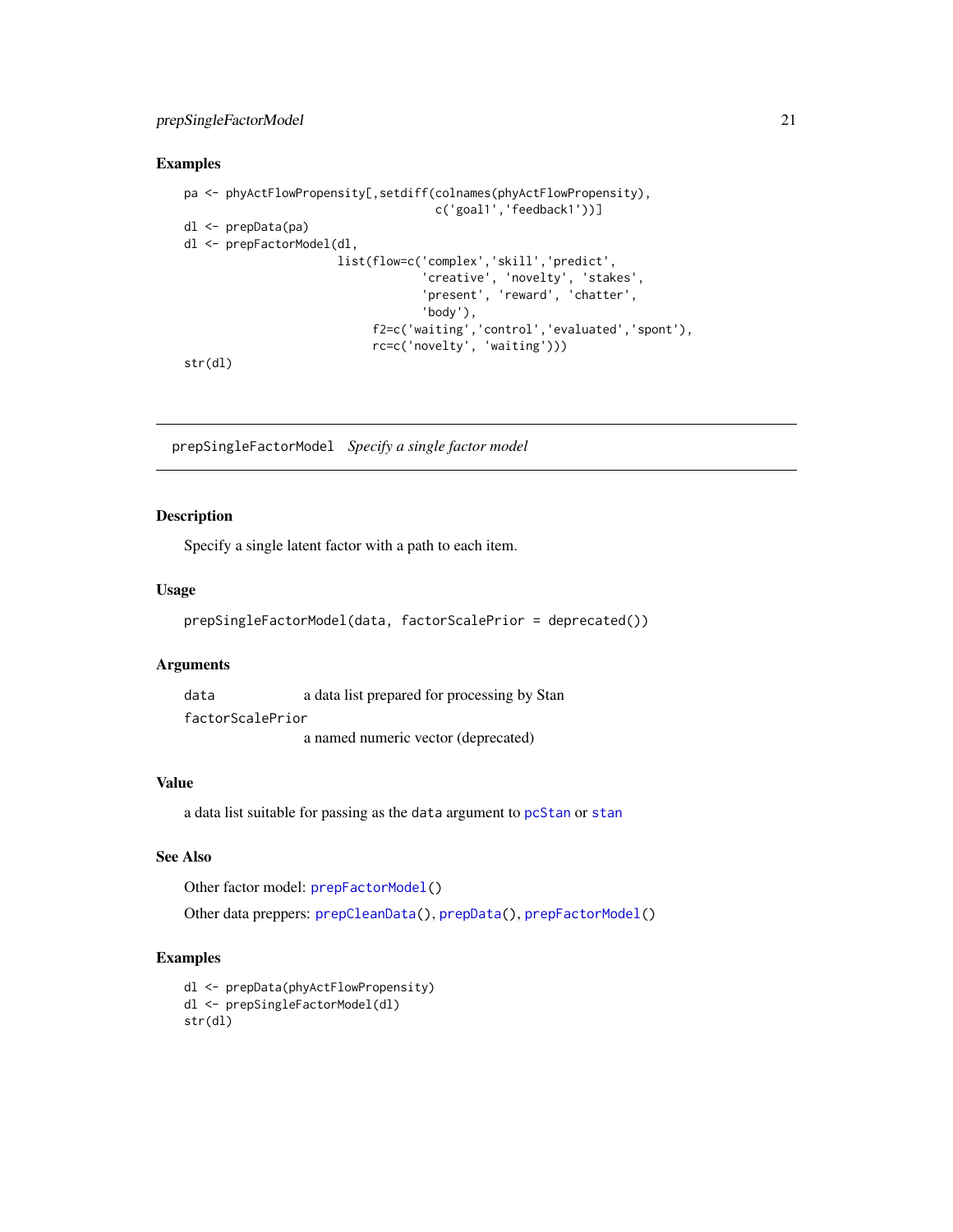Selects samples random draws from the posterior and evaluates the item response curve on the grid given by seq(from,to,by). All items use the same responseNames. If you have some items with a different number of thresholds or different response names then you can call responseCurve for each item separately and rbind the results together.

#### Usage

```
responseCurve(
  dl,
  fit,
  responseNames,
  item = dl$nameInfo$item,
  samples = 100,
  from = qnorm(0.1),to = -from,by = 0.02)
```
# Arguments

| d1            | a data list prepared by prepData              |
|---------------|-----------------------------------------------|
| fit           | a stanfit object                              |
| responseNames | a vector of labels for the possible responses |
| item          | a vector of item names                        |
| samples       | number of posterior samples                   |
| from          | the starting latent difference value          |
| to            | the ending latent difference value            |
| by            | the grid increment                            |

#### Value

A data.frame with the following columns:

response Which response worthDiff Difference in worth item Which item sample Which sample prob Associated probability responseSample A grouping index for independent item response samples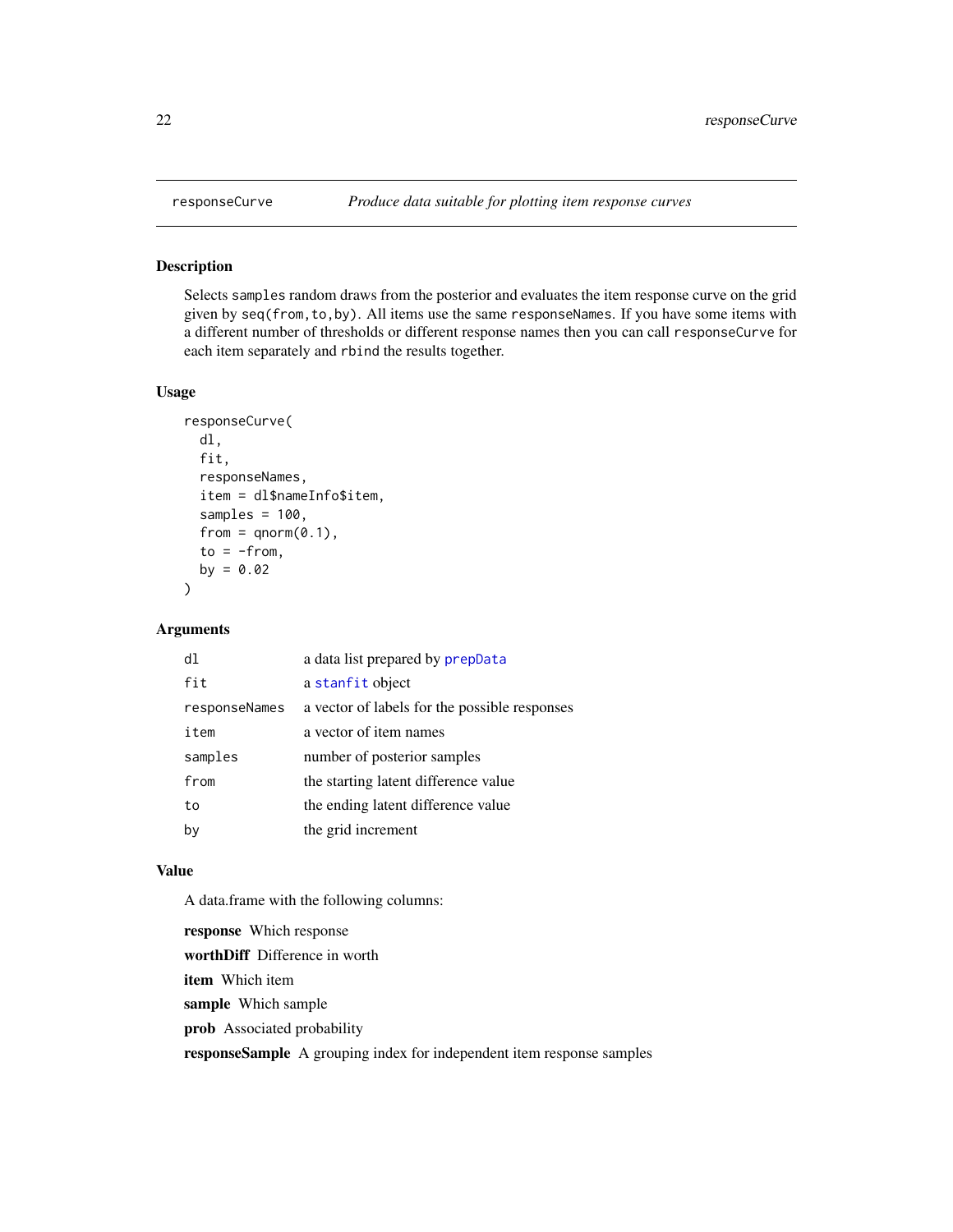# <span id="page-22-0"></span>roundRobinGraph 23

# Response model

See [cmp\\_probs](#page-3-1) for details.

# See Also

```
Other data extractor: parDistributionCustom(), parInterval()
```
# Examples

```
vignette('manual', 'pcFactorStan')
```
<span id="page-22-1"></span>roundRobinGraph *Create an edge list with round-robin connectivity*

# Description

Create an edge list with round-robin connectivity

#### Usage

roundRobinGraph(name, N)

# Arguments

| name | vector of vertex names |
|------|------------------------|
| N    | number of comparisons  |

# Value

An undirected graph represented as a data frame with each row describing an edge.

# See Also

Other graph generators: [twoLevelGraph\(](#page-24-1))

# Examples

roundRobinGraph(letters[1:5], 10)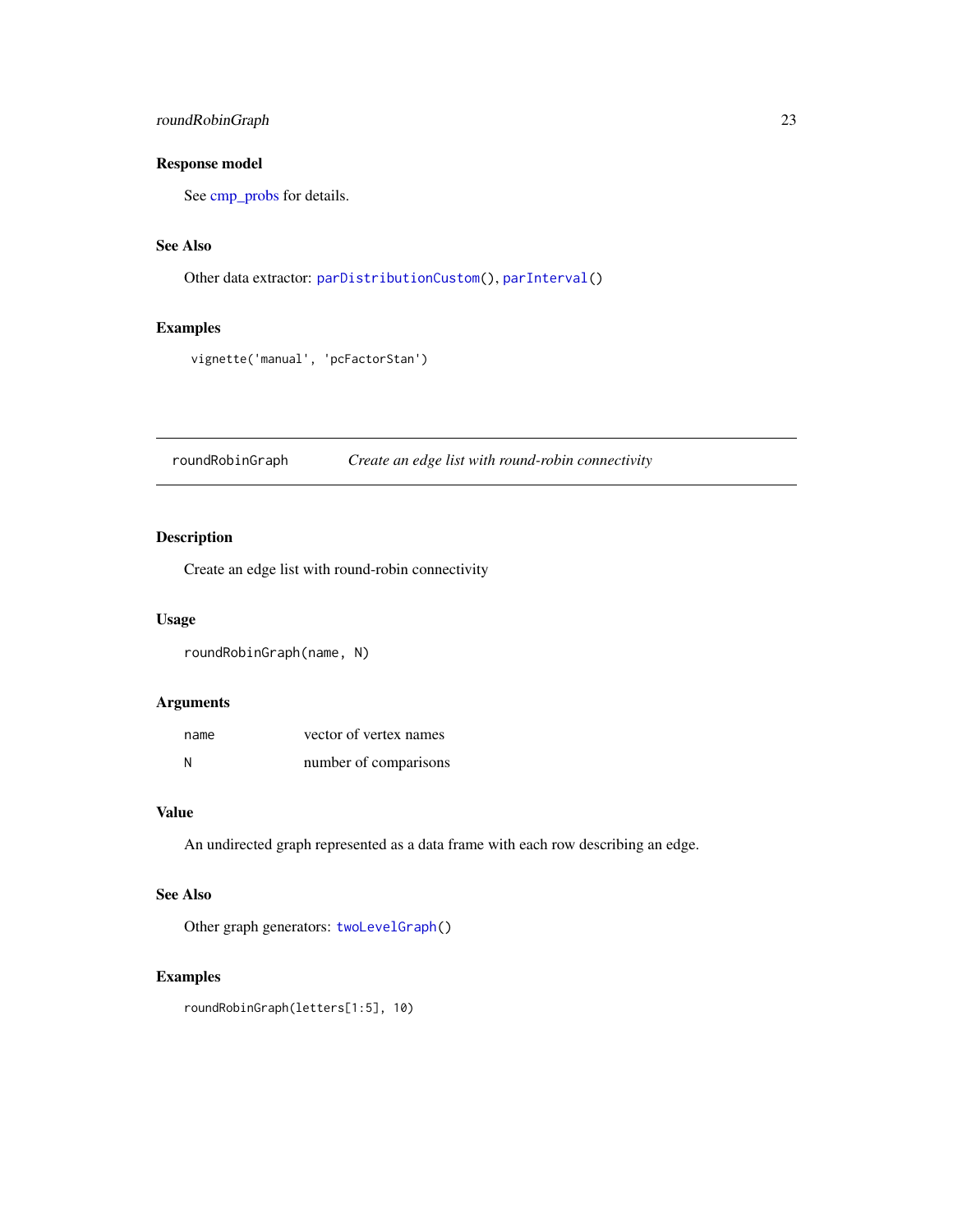<span id="page-23-1"></span><span id="page-23-0"></span>

You must use an '\_ll' model variation (see [findModel](#page-5-1)).

# Usage

toLoo(fit, ...)

# Arguments

| fit      | a stanfit object                  |
|----------|-----------------------------------|
| $\cdots$ | Additional options passed to loo. |

# Value

a loo object

# See Also

[outlierTable](#page-13-1), [loo](#page-0-0)

# Examples

```
palist <- letters[1:10]
df <- twoLevelGraph(palist, 300)
theta <- rnorm(length(palist))
names(theta) <- palist
df <- generateItem(df, theta, th=rep(0.5, 4))
df <- filterGraph(df)
df <- normalizeData(df)
dl <- prepCleanData(df)
dl$scale <- 1.5
m1 <- pcStan("unidim_ll", dl)
loo1 <- toLoo(m1, cores=1)
print(loo1)
```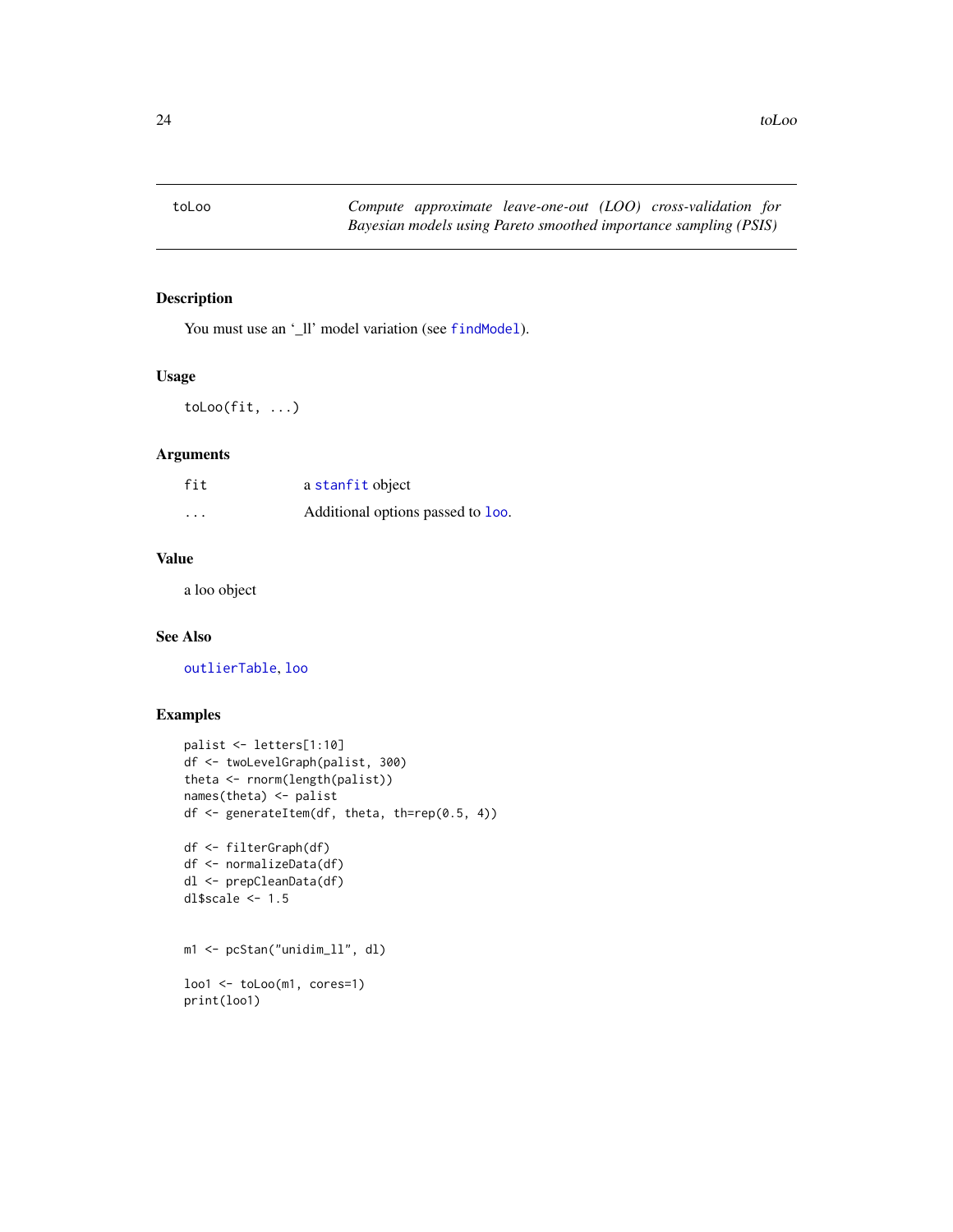<span id="page-24-1"></span><span id="page-24-0"></span>

Initially, edges are added from the first vertex to all the other vertices. Thereafter, the first vertex is drawn from a Beta(shape1, 1.0) distribution and the second vertex is drawn from a Beta(shape2, 1.0) distribution. The idea is that the edges will tend to connect a small subset of vertices from the top of the tree to leaf vertices. These vertex connections are similar to the pairs that you might observe in an elimination tournament. The selected vertices are sorted so it doesn't matter whether shape1 > shape2 or shape1 < shape2.

#### Usage

twoLevelGraph(name, N, shape1 =  $0.8$ , shape2 =  $0.5$ )

### Arguments

| name   | vector of vertex names                      |
|--------|---------------------------------------------|
| N      | number of comparisons                       |
| shape1 | beta distribution parameter for first edge  |
| shape2 | beta distribution parameter for second edge |

#### Value

An undirected graph represented as a data frame with each row describing an edge.

#### See Also

Other graph generators: [roundRobinGraph\(](#page-22-1))

# Examples

```
twoLevelGraph(letters[1:5], 20)
```
unfactor *Turn a factor back into a vector of integers*

#### **Description**

Factors store values as integers and use a 'levels' attribute to map the integers to labels. This function removes the 'factor' class and levels attribute, leaving the vector of integers.

#### Usage

unfactor(f)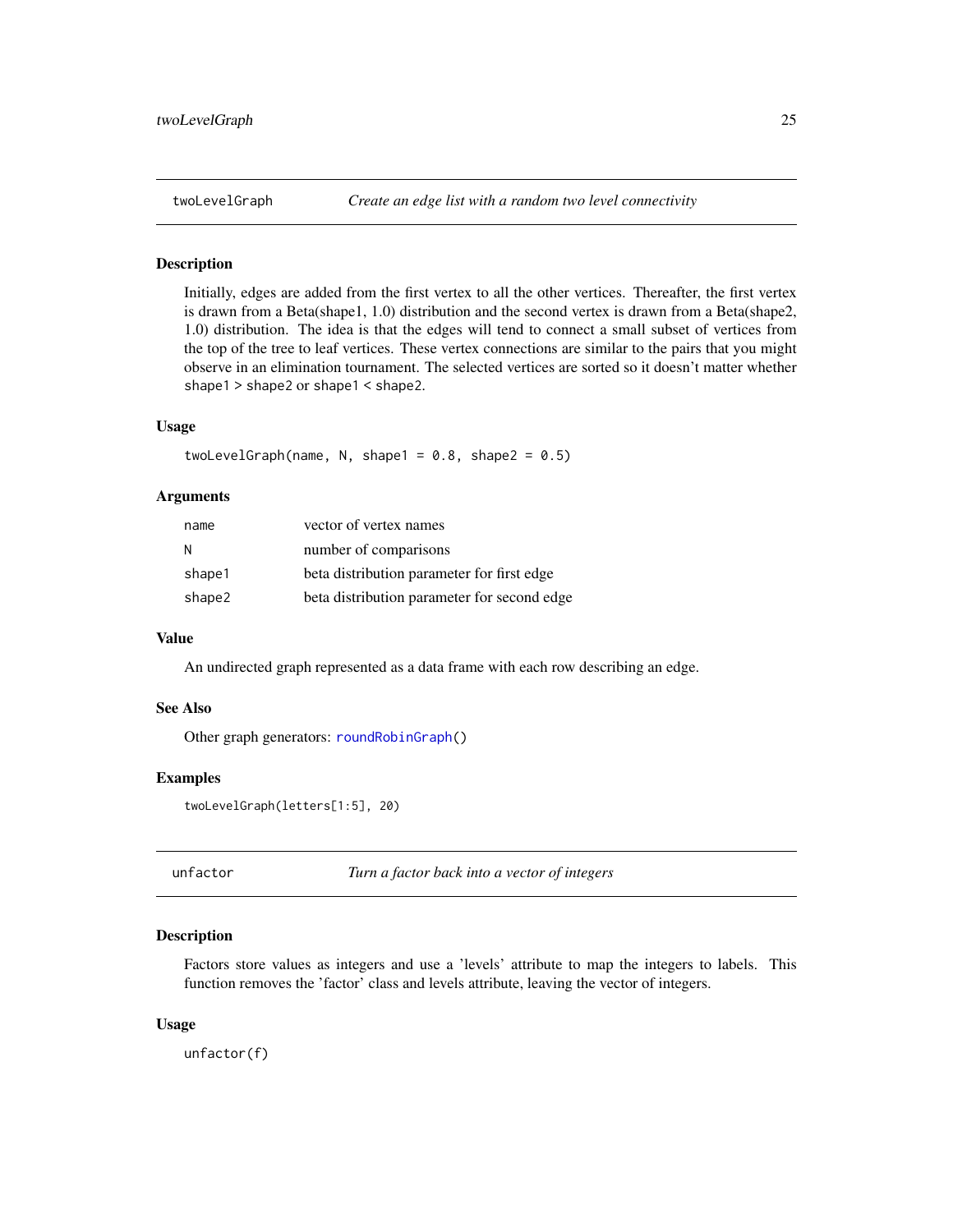# Arguments

f a factor

# Examples

```
f <- factor(letters[1:3])
print(f)
print(unfactor(f))
```
withoutIndex *Remove the array indexing from a parameter name*

# Description

Remove the array indexing from a parameter name

# Usage

withoutIndex(name)

# Arguments

name a parameter name

#### Value

the name without the square bracket parameter indexing

# Examples

withoutIndex("foo[1,2]")

<span id="page-25-0"></span>